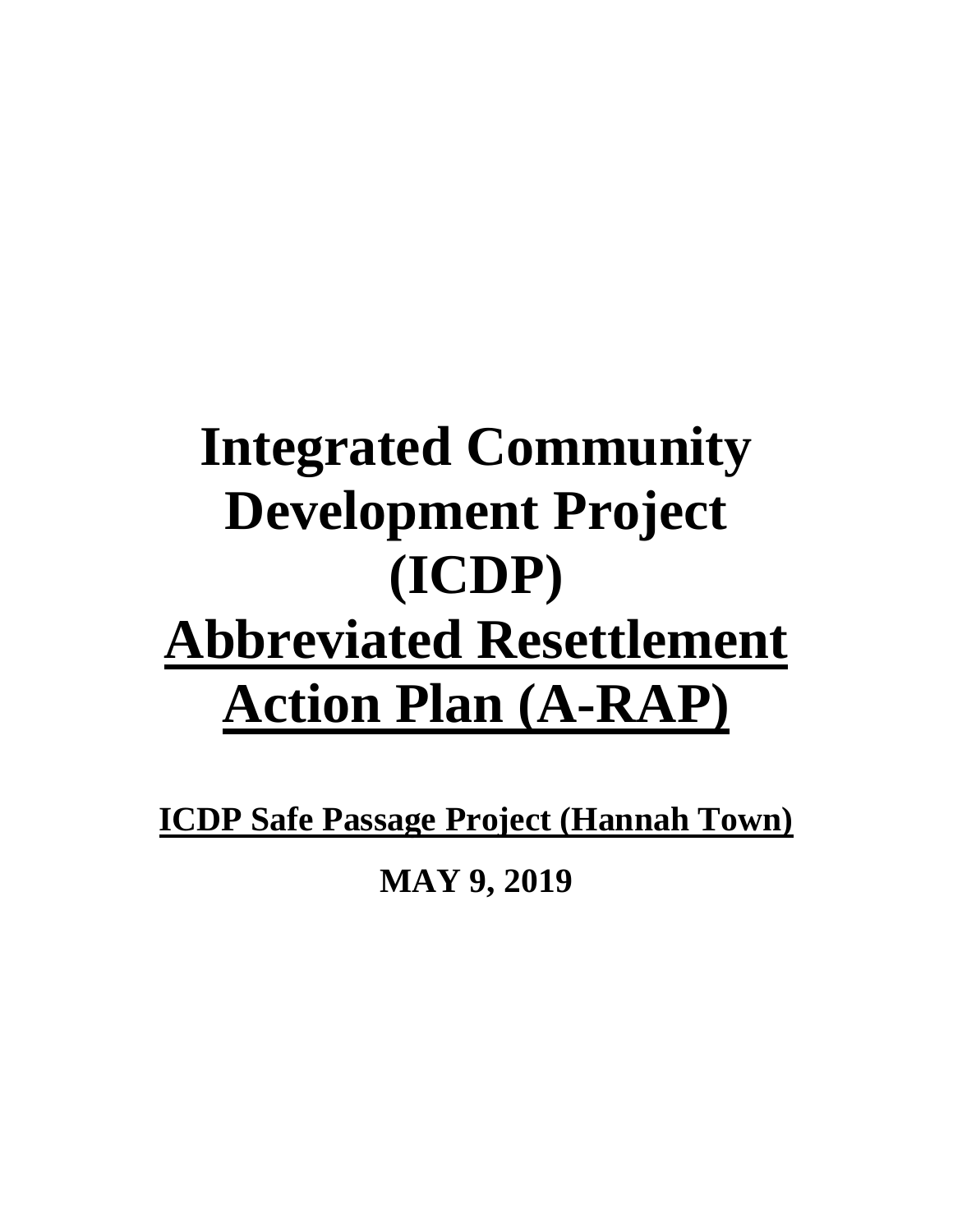# **TABLE OF CONTENTS**

| INTEGRATED COMMUNITY DEVELOPMENT PROJECT (ICDP) 4                              |  |
|--------------------------------------------------------------------------------|--|
|                                                                                |  |
|                                                                                |  |
|                                                                                |  |
|                                                                                |  |
|                                                                                |  |
|                                                                                |  |
|                                                                                |  |
|                                                                                |  |
|                                                                                |  |
|                                                                                |  |
|                                                                                |  |
|                                                                                |  |
| **Project images were removed for confidentiality purposes Error! Bookmark not |  |
| defined.                                                                       |  |
|                                                                                |  |
| ANNEX 2: Grievance Redress Log (Indicative format; currently in Software       |  |
|                                                                                |  |
|                                                                                |  |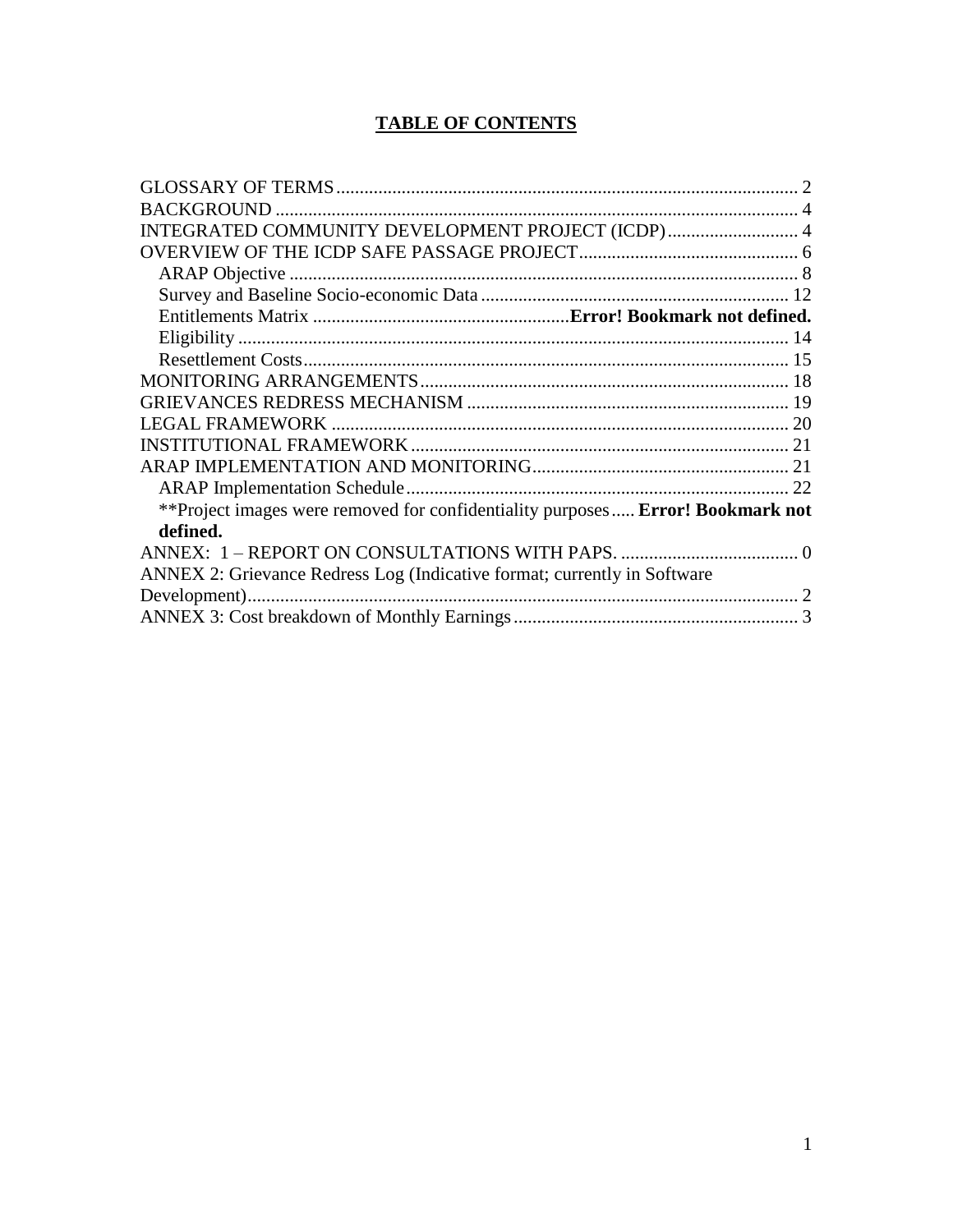#### <span id="page-2-0"></span>**GLOSSARY OF TERMS**

- 1. "**Census**" means the head count of the persons affected by land acquisition in terms of asset loss and/or displacement, together with an inventory of the assets lost by these persons. The census also includes basic socio-economic data and is undertaken when the project concept for basic infrastructure investments under a project is agreed between the community and JSIF. The date of the census establishes the cut-off date to record the persons in a community project area, who can receive compensation for lost assets, and/or resettlement and rehabilitation assistance.
- 2. "**Compensation**" means the reparation at replacement cost as determined in Section of the Resettlement Policy Framework in exchange for assets acquired by a community project (land, buildings, or other assets).
- 3. "**Cut-Off Date**" means the date after which no person moving into the community project area will be eligible to receive compensation related to land acquisition and resettlement. The cutoff date is the date of the census of the persons affected by land acquisition.
- 4. "**Displaced Persons**" The people or entities directly affected by a project through the loss of land and the resulting loss of residences, other structures, businesses, or other assets.
- 5. "**Eminent Domain**" means the right of the state to acquire land for a public purpose using its sovereign power.
- 6. "**Inventory of Assets**" means a complete listing and description of all assets that will be acquired under a specific community project.
- 7. "**Land Acquisition**" means the process of acquiring land for a community project under the legally mandated procedures of eminent domain.
- 8. "**Project Affected Person**" (PAP) means any person who, as a result of the implementation of a project, loses the right to own, use, or otherwise benefit from a built structure, land (residential, agricultural, or pasture), annual or perennial crops and trees, or any other fixed or moveable asset, either in full or in part, permanently or temporarily, business, occupation, work, place of residence or habitat adversely affected; or standard of living adversely affected.
- 9. "**Rehabilitation Assistance**" means assistance comprising job placement, job training, or other forms of support to enable displaced persons, who have lost their source of livelihood as a result of the displacement, to improve or at least restore their income levels and standard of living to pre-project levels.
- 10. "**Relocation Assistance**" means the assistance provided to displaced persons/families to cover (i) the costs of moving from their previous to a new location, and (ii) an allowance equal to the local average costs of living during the transition period to resettle in a new location of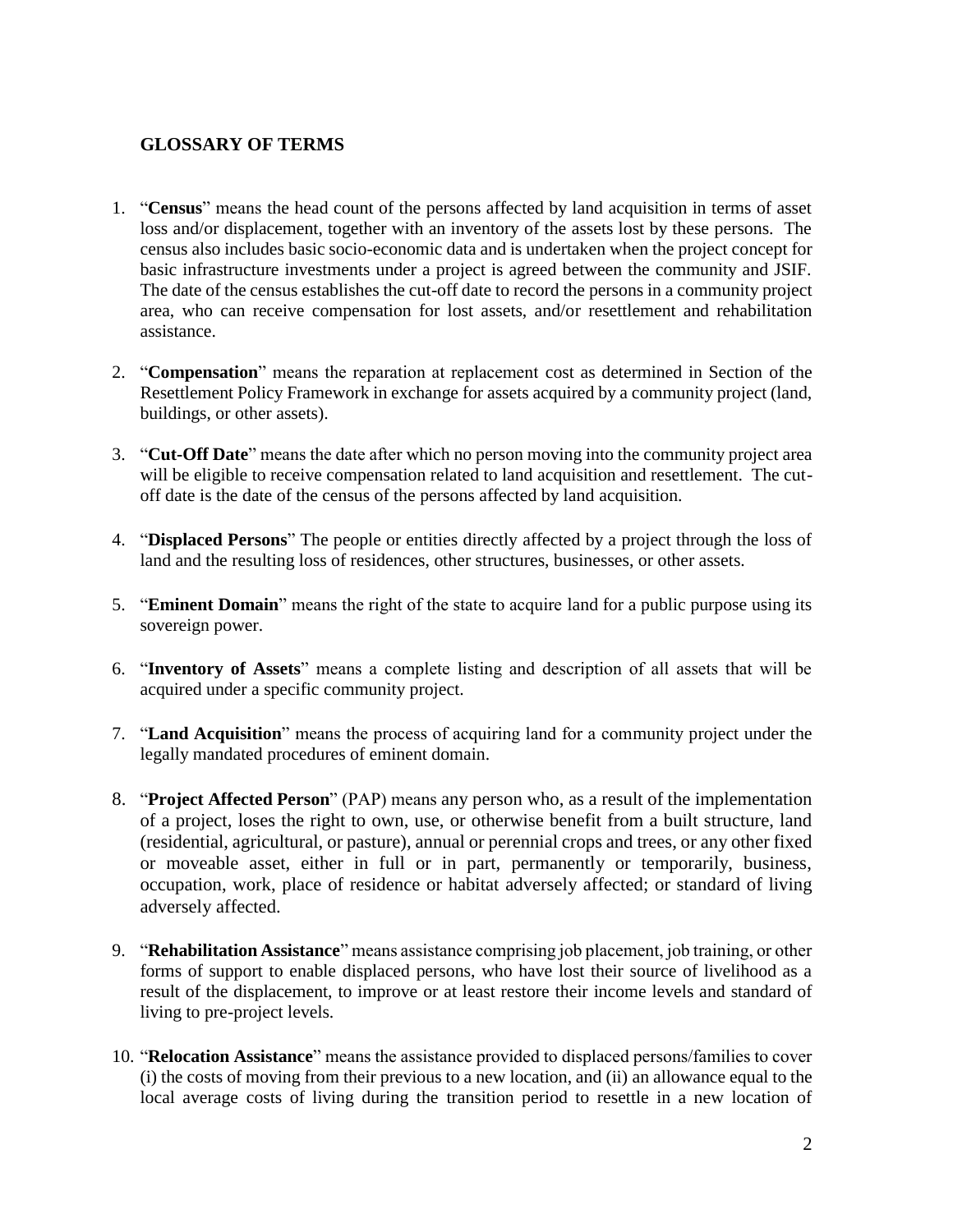residence or business.

- 11. "**Replacement Cost**" means the method of valuation of assets to determine the amounts sufficient to replace the lost assets and cover transaction costs.
- 12. "**Resettlement**" means the relocation of displaced persons into new residential locations.
- 13. "**Community project**" means a specific community infrastructure investment activity, which may comprise several sub-components, carried out with funding from JSIF.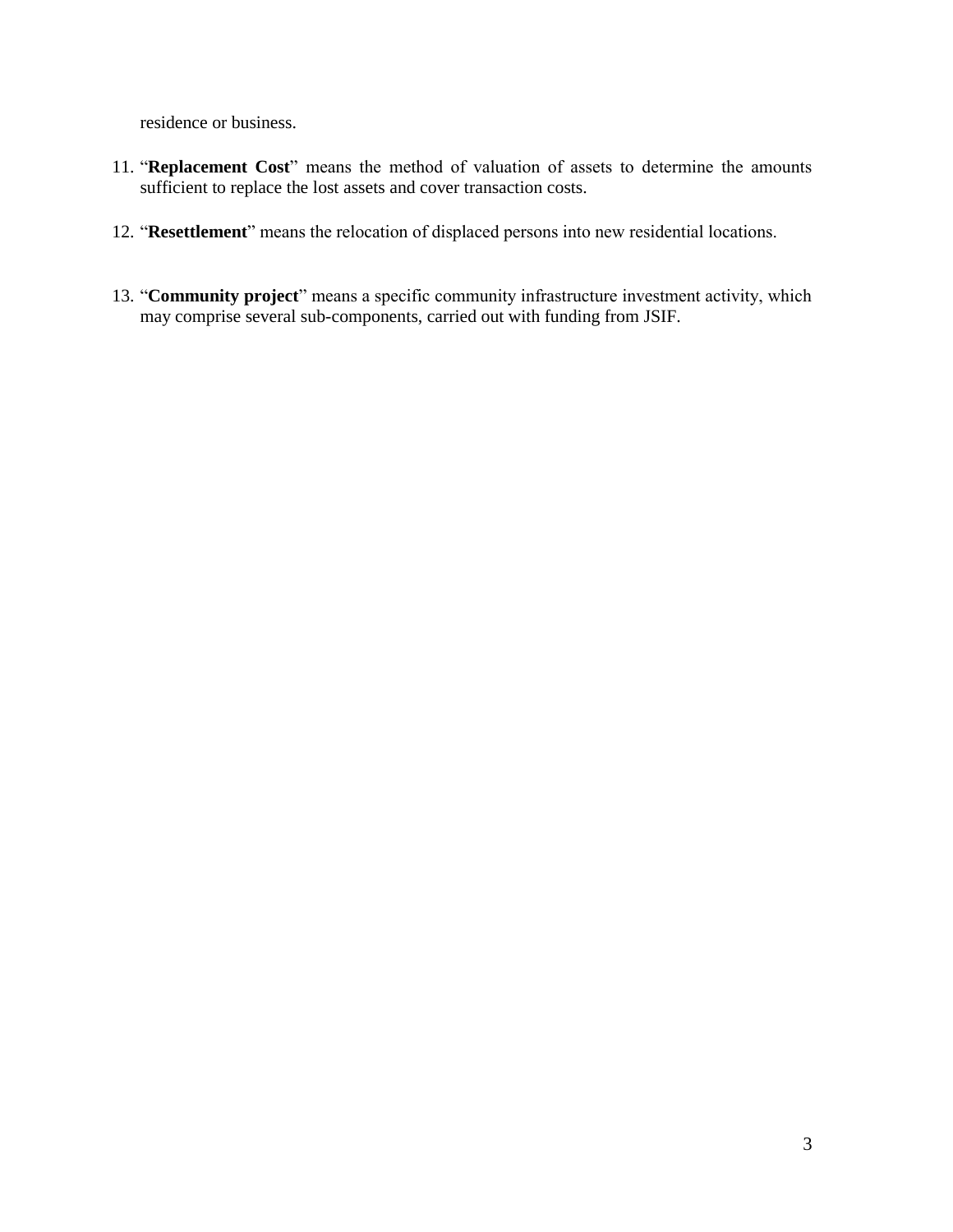#### <span id="page-4-1"></span><span id="page-4-0"></span>**BACKGROUND INTEGRATED COMMUNITY DEVELOPMENT PROJECT (ICDP)**

The Government of Jamaica (GoJ) signed a loan valued at US \$42M with the World Bank for the funding of the Integrated Community Development Project (ICDP), with JSIF as the implementing Agency*.* This project began in late 2014 and will be implemented over six (6) years. The Integrated Community Development Project will build on the successful activities completed under a project previously implemented by JSIF, the Inner City Basic Services for the Poor Project (ICBSP), which benefited over 60,000 people in 12 inner city communities. The ICDP will empower 18 inner city communities to participate in and benefit from the development process; the Project Development Objective is to enhance access to basic urban infrastructure and services, and contribute towards increased community safety in selected economically vulnerable and socially volatile inner city communities of Jamaica.

It is estimated that the ICDP will directly and indirectly benefit approximately 89,000 people across the project communities through the provision of basic infrastructure, improved access to services, and targeted crime and violence reduction programs. Within the selected communities the new project will target the following groups: (i) at-risk males and unattached children, youth and young adults (males and females) with a particular focus on 15-29 year olds; (ii) in-school youth ages 12-18; (iii) female single headed households; (iv) gang members; (v) teenage parents; (vi) unemployed or irregularly employed community members; and (vii) families requiring counselling and civil support to access basic social services. The ICDP has four components to include: i) Component 1: Basic Infrastructure and Access to Services ii) Component 2: Public Safety Enhancement and Alternative Livelihoods iii) Component 3: Institutional Strengthening for Urban Management and Public Safety and iv) Component 4: Project Administration

**Component 1: Basic Infrastructure and Access to Services (US\$28 million).** This component will develop infrastructure investments across project communities according to identified community priorities, including, *inter alia*: (i) widening, rehabilitating and paving existing roads; (ii) improving storm water drainage; (iii) installing water supply and sanitation household connections and promoting behavioural change for the use and maintenance of water supply and sanitation infrastructure; (iv) improving electricity connections and lighting through (1) the installation of street lighting, (2) the extension of the electricity network and regularization of illegal electricity connections, (3) promoting behavioural change for the use and maintenance of electricity connections and lighting, and (4) support environmentally sustainable lightning; (v) rehabilitating educational facilities; (vi) removing zinc fences and replacing with permanent structures; (vii) constructing community integrated spaces and mobile mediation centres; and (viii) improving the cleanliness of Project Communities through: (1) the provision of equipment, (2) the construction of skip enclosures around dumpsters, (3) the carrying out of clean-up and maintenance activities by Environmental Wardens, and (4) the provision of RB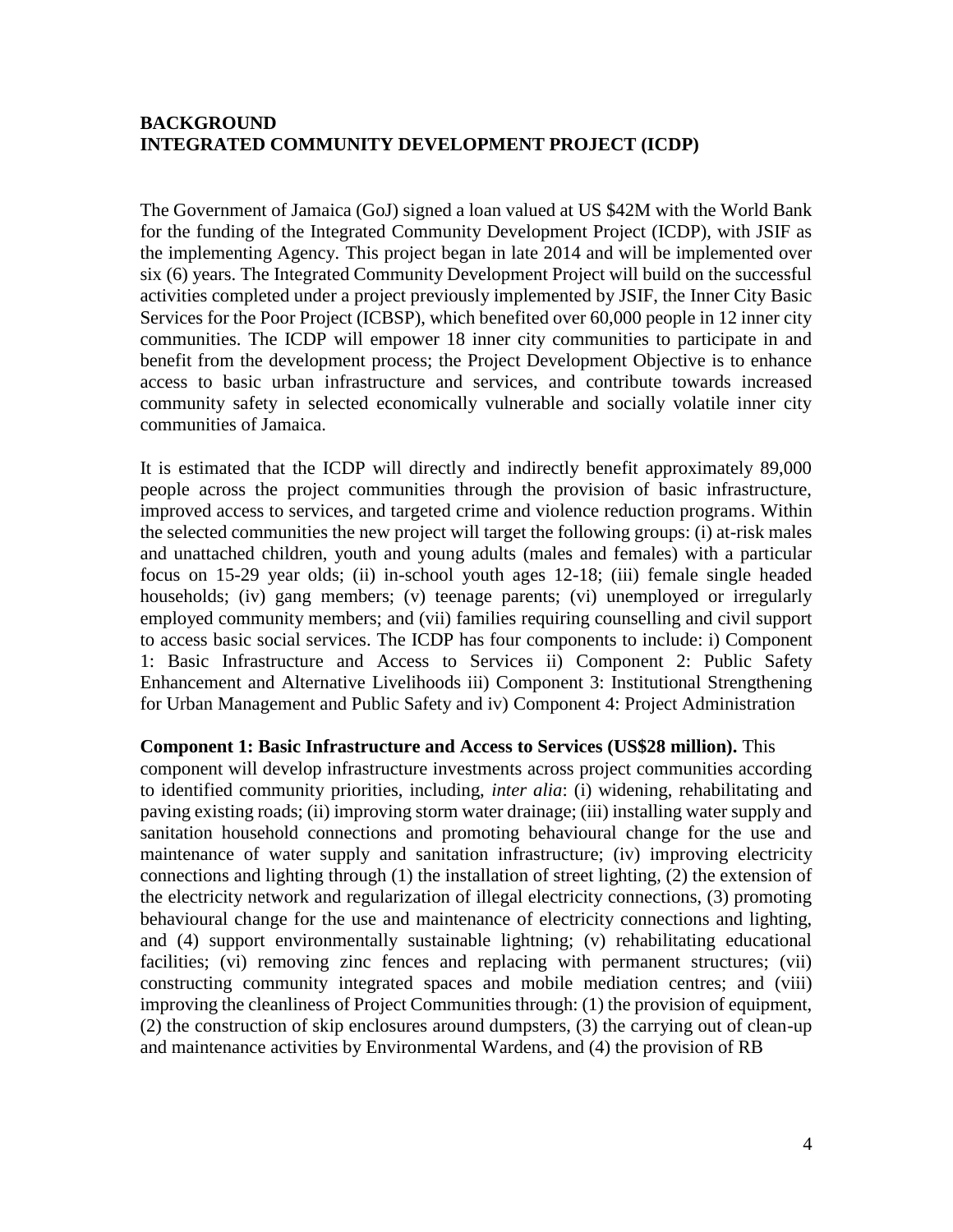Incentives to: (A) the NSWMA for the provision of waste collection and recycling services, and(B) Community-Based Organizations and Environmental Wardens for the carrying out of litter management and collection; all located in RB Community Areas.

#### **Component 2: Public Safety Enhancement and Alternative Livelihoods (US\$7.2**

**million)**. As outlined in the National Crime Prevention and Community Safety Strategy**,** a priority area of intervention for the GoJ is the development and strengthening of programs that focus on high risk groups (particularly youth amongst whom unemployment rates are notably high). This component will focus on supporting the development and roll-out of programs that focus on key safety concerns and high risk groups through, *inter alia*: (i) implementing the "Violence Interrupter" programs13, and (ii) strengthening school and community based violence prevention interventions in Selected Communities, including, *inter alia*: (1) the Safe Passages Program; (2) the Programme for Alternative Student Support; and (3) school-community and

after-school programs. Alternative livelihoods will be supported through, *inter alia*: (i) implementing programs to engage youth in leadership and civic participation; (ii) improving participation in community cleanliness through: (1) implementing clean-up programs, and (2) strengthening public awareness programs to improve the cleanliness of Project Communities; (iii) strengthening micro-enterprises through: (1) designing a skills and knowledge transfer program, and (2) providing training in the following areas: business plan development, operations, accounting, marketing, human resources and finance; and (iv) implementing youth education and recreation programs (selected pursuant to the criteria set forth in the Project Operational Manual) to enhance learning and develop social and conflict mediation skills.

**Component 3: Institutional Strengthening for Urban Management and Public Safety (US\$2.69 million).** This component will support institutional strengthening activities related to urban management through, *inter alia:* Carrying out capacity building activities for selected entities of the GoJ responsible for urban management through, *inter alia*: (a) providing technical assistance to the Ministry of Transport, Works and Housing to identify options for low-income housing in densely populated areas, including the development of a strategy to incorporate the private sector and NGOs in low-income housing development; (b) providing equipment and technical assistance to the NLA through: (1) improving the systems to pre-check survey plans and cadastral maps for the general registration of land titles, and (2) preparing a national policy on land regularization; (c) preparing an urban renewal plan for communities in and around downtown Kingston, including actions to address poor infrastructure and housing; (d) preparing a strategy for the renewal of inner city communities considering infrastructure and housing stock; and (e) carrying out capacity building activities, as required, for governmental agencies responsible for the operation and maintenance of basic infrastructure, including: roads, water pipelines, sanitation facilities, drainage works, educational facilities, community centres, public spaces, skips and drums. This component will also support institutional strengthening activities related to public safety through, *inter alia:* carrying out capacity building activities for selected entities of the country responsible for public safety through, *inter alia*: (a) improving the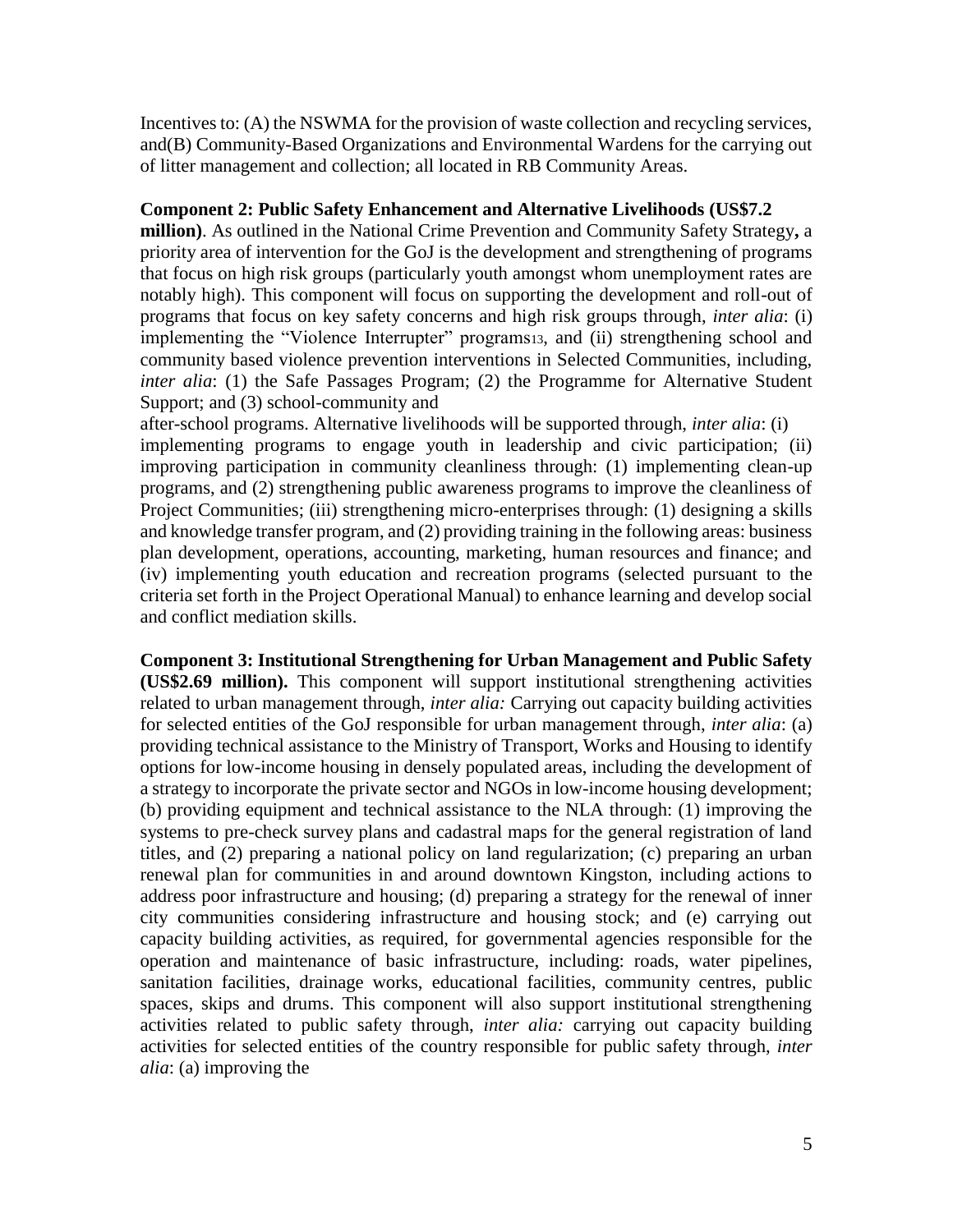coverage, range and distribution of data collected by the Crime Observatory, including, *inter alia*: (1) expanding coverage, (2) improving the software to analyze data collected, (3) carrying out capacity building activities for staff to analyze and disseminate a greater volume of information, (4) carrying out two Victimization Surveys, and (5) updating existing community profiles through the inclusion of new data on crime and violence and outreach to communities to obtain information; (b) strengthening the governmental agencies' capacity to: (1) carry out impact evaluation and evidence-based crime and violence reduction interventions; and (2) collect public safety data; and (c) providing training to community mobilizers and para-professionals for the incorporation of evidencebased principles and approaches for the implementation of those programs that focus on key safety concerns and high -risk programs, which are indicated above under Component 2.

**Component 4: Project Administration (US\$4 million).** This component will support program management through *inter alia*: (a) carrying out Project audits; (b) carrying out the financial management and procurement requirements under the Project; (c) monitoring and evaluation of Project activities; (d) providing equipment and training for the Project Implementation Unit (PIU); (e) carrying out workshops and outreach activities to promote positive environmental and social behaviour related to the Project; (f) hiring an Independent Verification Agent for purposes of the provision of RB Incentives under component 1 of the project; (g) providing technical assistance to support: (i) crime and violence prevention activities under the Project; (ii) environmental and social management under the Project; and (iii) financial and procurement management under the Project; and (h) financing Operating Costs.

This Abbreviated Resettlement Action Plan will be linked to activities under Component 1, Sub component (vii) - constructing community integrated spaces

#### <span id="page-6-0"></span>**OVERVIEW OF THE ICDP SAFE PASSAGE PROJECT**

 $\overline{a}$ 

The ICDP Safe Passage Programme is being implemented by the Jamaica Social Investment Fund under the aegis of the Integrated Community Development Project (ICDP) as part of its overall objective to improve public safety in specific communities targeted under the ICDP.

Safe Passages initiatives are focused specifically on the provision of "safe passages<sup>1</sup>" to students as they travel along specific streets, thoroughfares and bus stops, surrounding, near or on school campuses, before the beginning of school and after dismissal. In general, it is an intervention to create safe corridors for use by pedestrian and vehicular traffic as well as improve perception of safety and security.

 $<sup>1</sup>$  Safe passages refer to the mechanisms implemented to facilitate safe corridors for use by the student</sup> commuters in the particular vicinity. The passage is created to promote safety of students as well as to improve their sense of security during their commute to and from schools.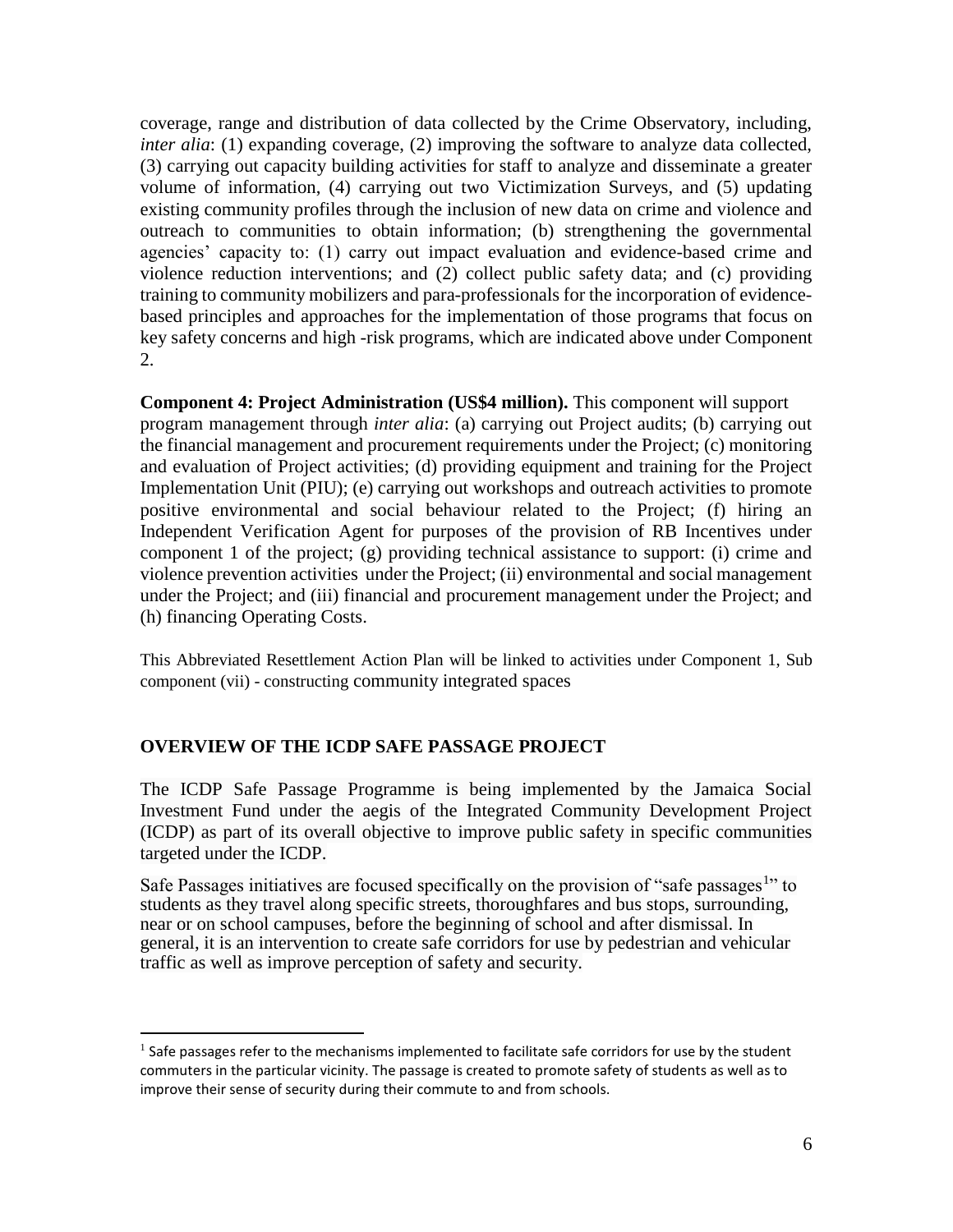The communities of Maxfield Park, Denham Town, and Hannah Town will be receiving the full gamut of the intervention while, the communities of Tivoli Gardens, Wilton Gardens, York Town, Barrett Town & Granville will receive parts of the project scope. The Safe Passage Project (Safe Route to School initiative) is aimed at improving the safety of approximately 5,500 student commuters aged 3 to 29 years -attending over  $15<sup>2</sup>$  schools - who commute to school daily along specific routes. The project is multidimensional and utilizes "Five E's in the project methodology:

- 1. **Education** teaching student, staff, service providers and residents about road safety, personal and community safety.
- 2. **Engineering** improvements in the infrastructure along the Passage Route including – roads, sidewalks and drains, signs, crossings in collaboration with Ministry of Transport and Works –Road Safety Unit, Municipal Authorities and the National Works Agency (NWA).
- 3. **Enforcement** Partnering with the Community Development Committee (CDC), Jamaica Constabulary Force (JCF), Road Safety Unit and Parish Council to ensure adherence to the law.
- 4. **Encouragement** Support public education and awareness of stakeholders to support behavior change.
- 5. **Evaluation** –Development of project Monitoring and Evaluation framework in collaboration with stakeholders.

The implementation of the Safe Passages project is intended to improve students' perception of safety while they are utilizing routes before and after school. Studies undertaken by the Stanford and Harvard universities reported that communities with entrenched violence dynamics had significant benefits from the implementation of Safe Passages projects. Therefore, the JSIF, is seeking to provide the necessary technical and social support to enable the established of safe passages aimed at improving students' sense of safety and security while they are traversing the designated safe passage corridors.

The urban community of Hannah Town is in down town Kingston with a population of 2,240; generally; forty seven percent (47%) of the population are females and fifty three percent (53%) are males. There are 560 dwellings (SDC, 2017) with an average household size of four (4). Sixty-nine percent (69%) of households are headed without academic qualification and sixty percent (60%) of households are headed by unemployed persons.

Hannah Town is one of eight (8) communities that has been appraised for the Safe Passage Project under the ICDP. This initiative is being considered as a part of the whole

<sup>2</sup> Chetolah Park Primary, Central Branch All Age, Denham Town Primary, St. Albans Primary, St. Anne's Primary, Tivoli Gardens High, Maxfield Park Primary, Rousseau Primary, Girls Town PDI, Boys Town All Age, York Town Primary, Barrett Town All Age, John Rollins Success Primary, Granville All Age, Cartagena Basic School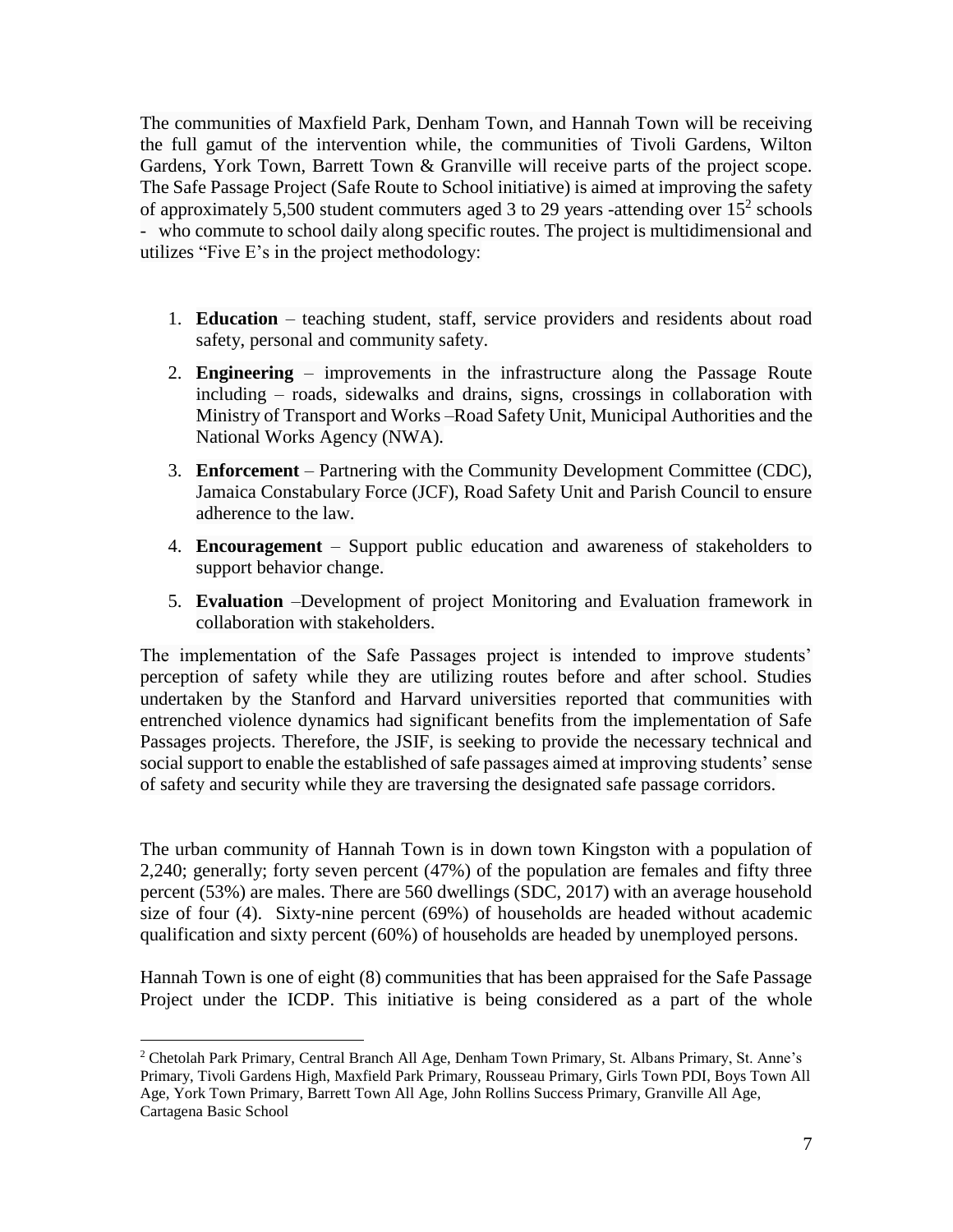community transformation goal, which includes JSIF's role in the Urban Redevelopment of Down Town Kingston and the existing community development initiative already under way.

# <span id="page-8-0"></span>*ARAP Objective*

The objective of this ARAP is to ensure that the ICDP Safe Passage Project is implemented with minimal displacement of the Project Affected Persons (PAPs) i.e. the vendors located on the sidewalk along the proposed routes, ensuring that property and livelihoods are restored to a state equal or better than pre-project conditions.

**Project Description:** The proposed scope of the work to be undertaken in Hannah Town is as follows:

# INFRASTRUCTURAL WORKS

- Forty-Seven (47) signs (speed signs, pedestrian crossing signs, slow school ahead signs etc.)
- Five Hundred (534) metres of rehabilitated sidewalk
- Twenty-Four point Three (24.3) metres of concrete railings alongside gully
- Five Metres (5) of concrete railings along Hannah Street Bridge
- One Hundred & Sixty (160m) of Metal Sidewalk Railings
- 6 Pedestrian Crossings
- 2 sets of 3 way/4-way pedestrian crossings

## **Potential Impact**

The rehabilitation of the sidewalk will result in the economical displacement of vendors which have constructed vending stalls  $(1 \text{ shop}, 1 \text{ bar } \& a \text{ cook shop})$  along Upper Oxford Road. It is anticipated that the upgrading/rehabilitation of the sidewalk along the route will negatively affect the livelihoods and the vending stalls of the vendors. Based on the placement of the structures which are located on the sidewalk, it is highly likely that three (3) of the structures will be severely impacted by the proposed works for a duration of one (1) month. The rehabilitation of the sidewalk is dependent on the vendors being either relocated or permanently displaced.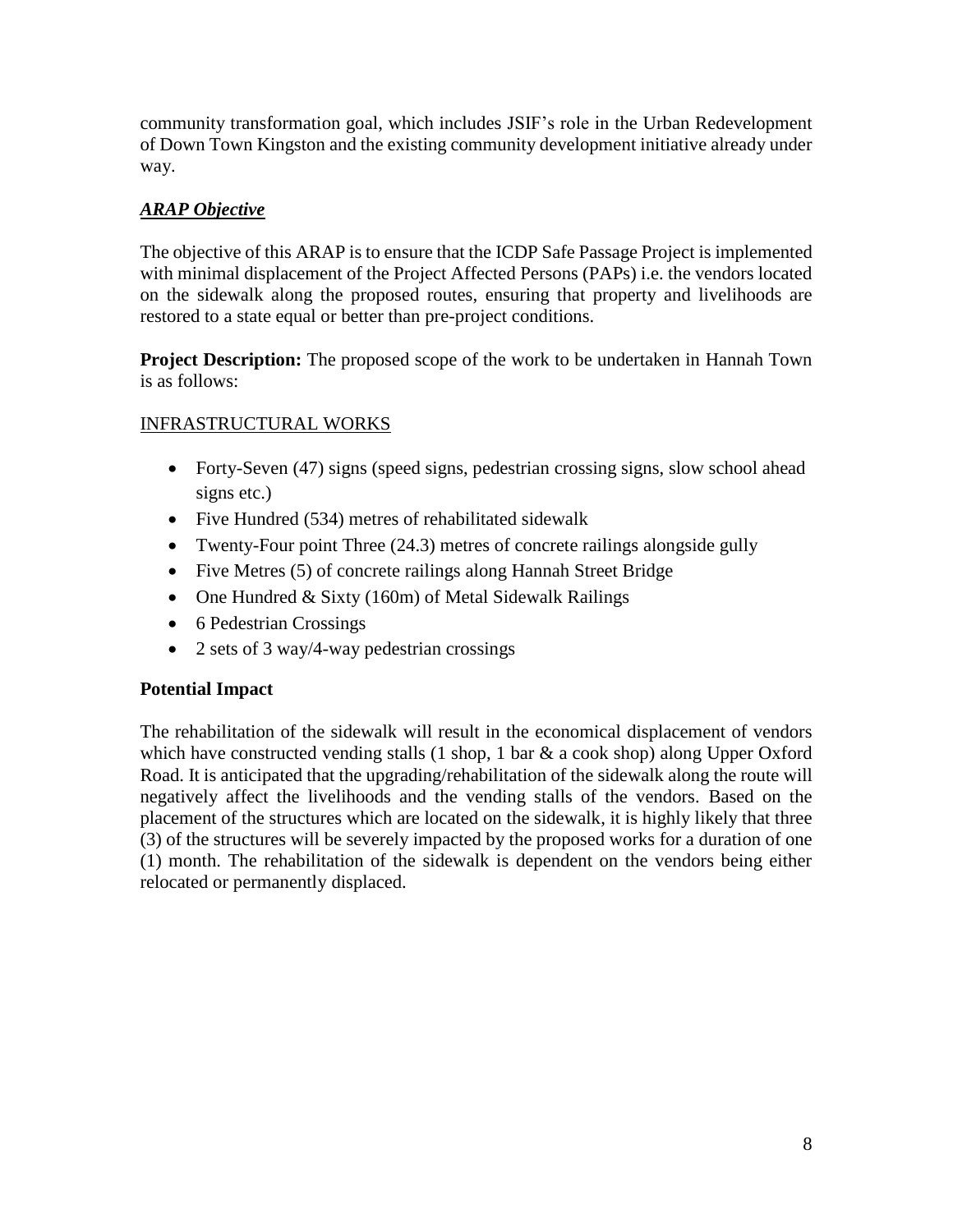

**Figure 1: Location of Upper Oxford Street in Hannah Town (arrows depicting location of vendors)**

#### *Alternatives:*

Due to the nature of the project, there are no alternatives other than aborting the project. There are no established vending sites in Hannah Town and JSIF cannot relocate vendors to obstruct another sidewalk. However, there is a suggestion that the PAPS can be placed in the proposed William Street Park (located in Hannah Town-see map below) once rehabilitated under the Green Space Rehabilitation Project.

#### *Mechanisms to Minimize Displacement:*

The PAPs were presented with four alternatives. They are as follows:

- 1. Demolition and reconstruction at another location (if they can find another location to move to (one in line with KSAC rules) the JSIF will assist with relocation.
- 2. Demolition of all structures and compensation equal to the amount of time needed to find a new space.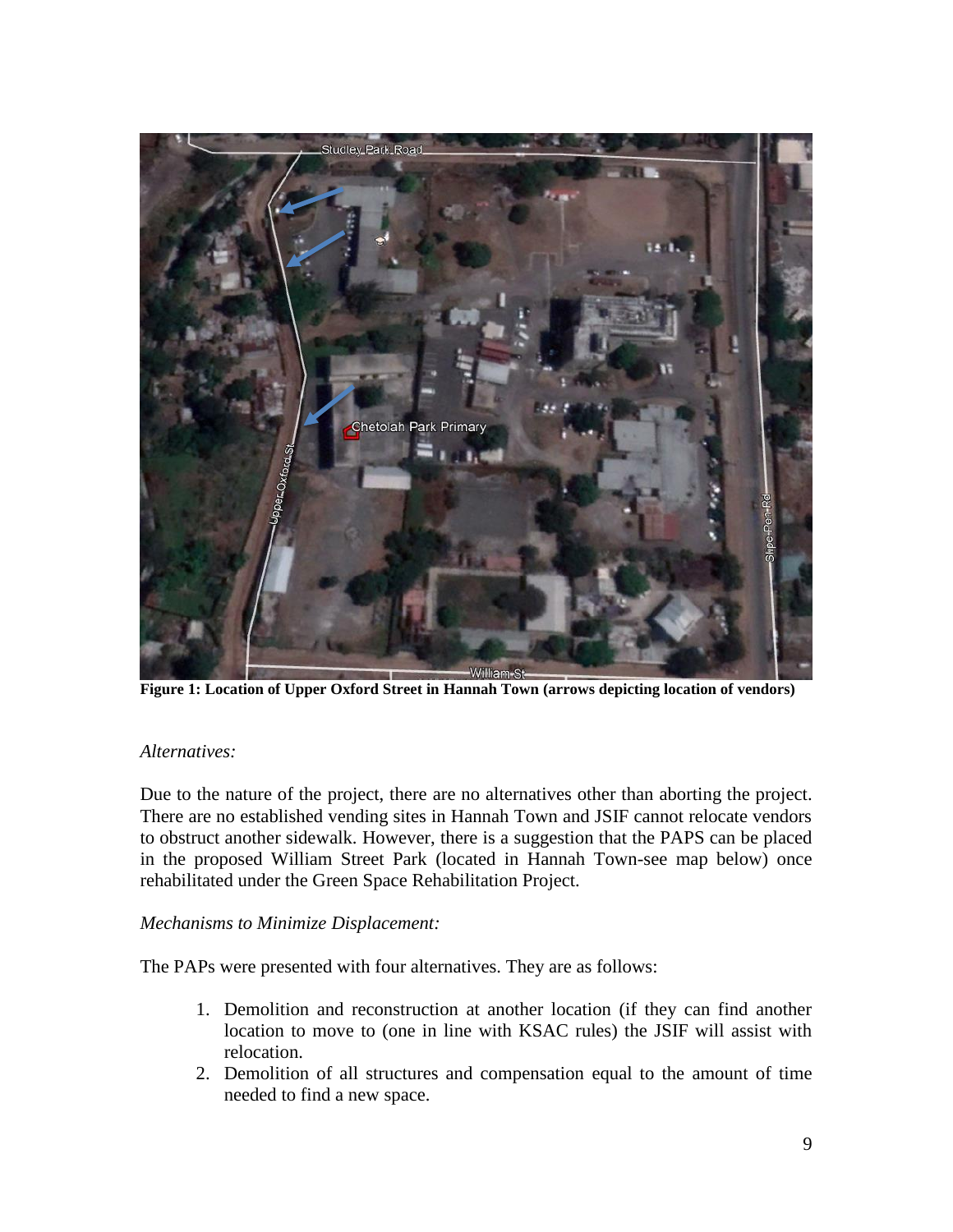- 3. Demolition and reconstruction in the proposed William Street Park (Green Space Project), once the park is completed, & compensation during construction period $3$
- 4. Demolition and reconstruction of a mobile unfixed cart and cash compensation for transition period



**Figure 2: Map showing William Street Park**

 $\overline{a}$ 

Based on the aforementioned alternatives, the mechanism to prevent displacement for this intervention will include a mixture of compensation and replacement of lost assets. Compensation will be made for wages lost during the transition period (when work will be halted due to construction and relocation) and the amount of time needed by the PAP's to find a new space. During a consultation with the PAPS they mentioned that it would take them approximately three weeks to relocate and rebuild, however another week was added to allow for unforeseen circumstances.

<sup>&</sup>lt;sup>3</sup> During consultations, option 3 was available which PAPs did not choose. However, more recently the JSIF and the consultant who produced the park designs became involved in a contractual legal dispute which is currently in arbitration.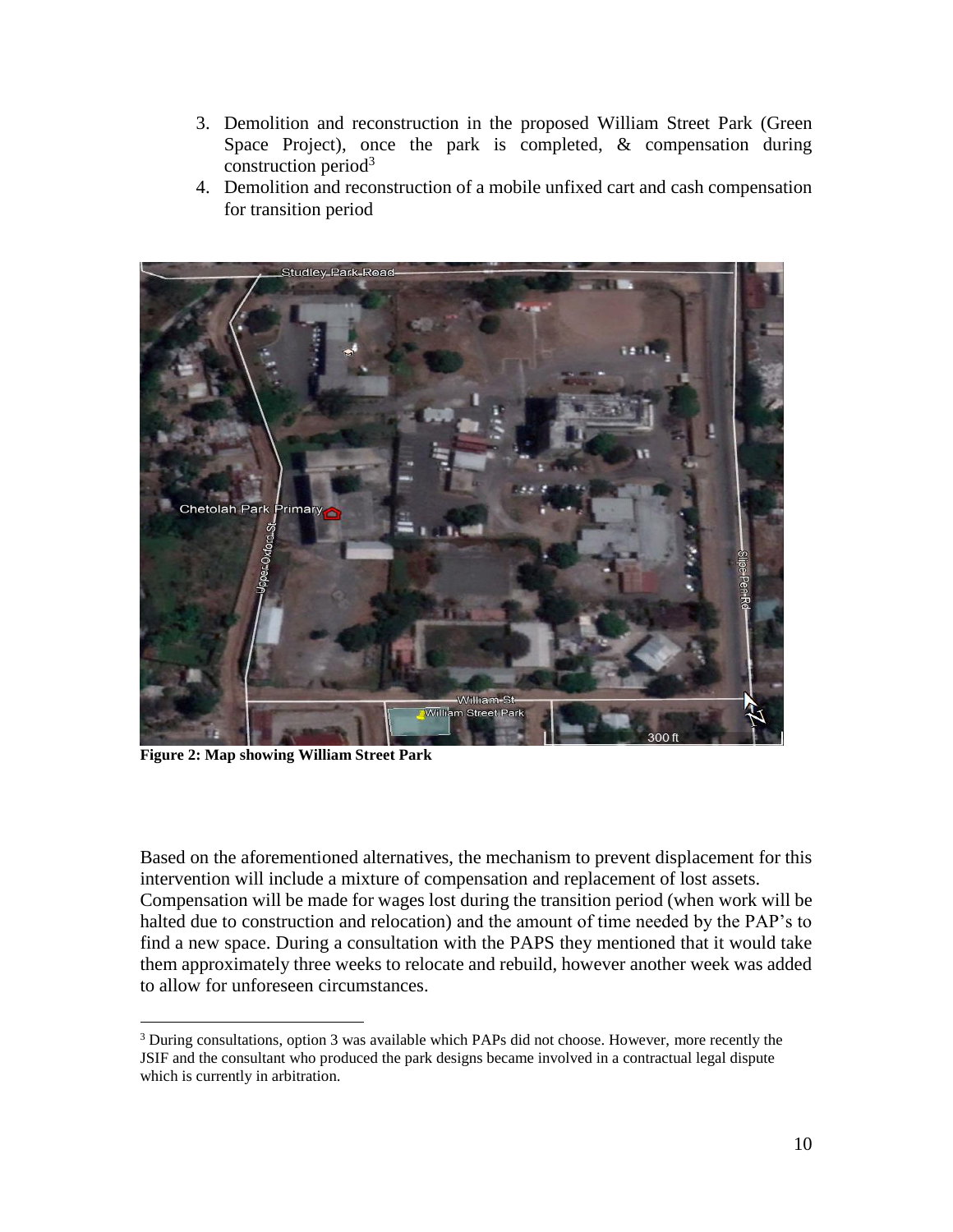Regarding the replacement of assets, if the PAPS refuse to be moved or cannot move into the park, they will be compensated for lost assets to rebuild on another location. If they can be accommodated in the park, they will not receive cash compensation for their shops/stalls, as the cost to rebuild is already built into the Green Space Project (kiosks).

| <b>Impact</b>          | <b>Required Works</b>                                                                                                                                 | <b>Mitigation Measures</b>                                                                                                                                                                                                                                  | <b>Cash Compensation</b>                                                                                                                                                                                                                    |
|------------------------|-------------------------------------------------------------------------------------------------------------------------------------------------------|-------------------------------------------------------------------------------------------------------------------------------------------------------------------------------------------------------------------------------------------------------------|---------------------------------------------------------------------------------------------------------------------------------------------------------------------------------------------------------------------------------------------|
| Economic               | Displacement of<br>vending<br>stalls<br>make<br>to<br>accommodation<br>for                                                                            | To notify the vendors in a timely<br>manner.<br>To agree on a time frame for                                                                                                                                                                                | Transition<br>Period-for<br>salaries/profits over the<br>construction period.                                                                                                                                                               |
|                        | rehabilitation sidewalk.<br>Notification of vendors                                                                                                   | their removal.<br>To<br>communicate<br>the<br>compensation mechanism<br>to<br>address their loss of income and<br>affected infrastructure.                                                                                                                  | 1. Vending is being<br>valued "as is" and<br>weekly income for<br>the three $(3)$ of the<br>PAPs (shop owners)<br>will be assessed for<br>one month $(1)$ : the<br>time it is estimated<br>PAP's<br>that<br>livelihood will be<br>affected. |
| Residential/<br>Social | 1. Demolition of three<br>$(3)$ vending stalls $(1)$<br>stall, $1$ shop $& 1$ cook<br>shop) located on the<br>sidewalk on Upper<br><b>Oxford Road</b> | 1. Reconstruction/upgrading<br>of $(3)$ vending stalls $(1)$<br>stall, 1 shop & 1 cook<br>shop) shop at the William<br>Street Park (costed under<br>the<br>Green<br>Space<br>Rehabilitation Project -<br><b>Street</b><br>William<br>Park<br>(Hannah Town)) | To be decided                                                                                                                                                                                                                               |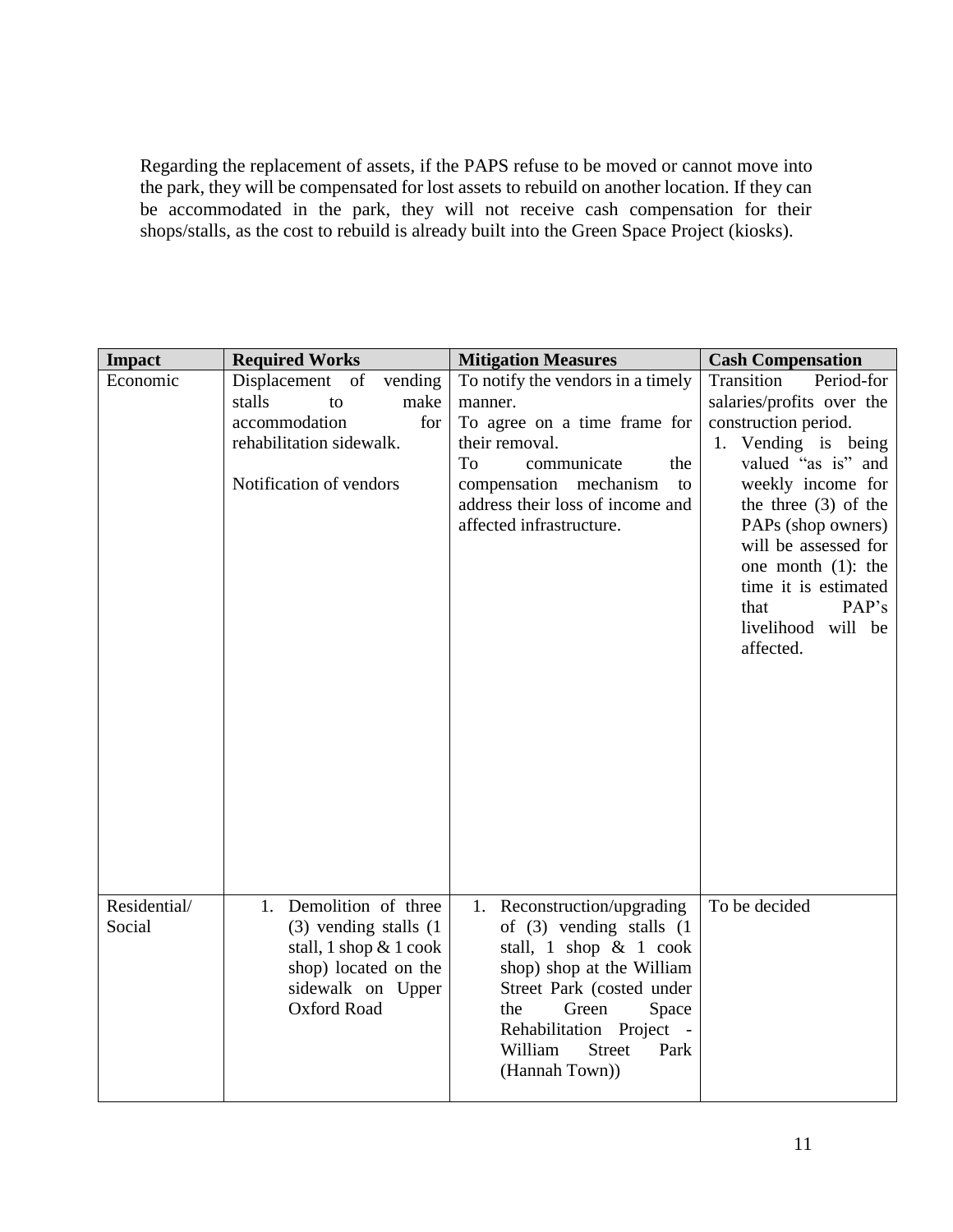|               |                                                  | <b>OR</b>                                                                 |     |
|---------------|--------------------------------------------------|---------------------------------------------------------------------------|-----|
|               |                                                  | 2. Compensation for lost<br>assets (vending stall, shop<br>$&$ cook shop) |     |
| Social/       | Rehabilitation of Sidewalk to $\mid N/A \rangle$ |                                                                           | N/A |
| Environmental | ensure children/pedestrians                      |                                                                           |     |
|               | walk on the sidewalk as                          |                                                                           |     |
|               | opposed to the road.                             |                                                                           |     |

#### <span id="page-12-0"></span>*Survey and Baseline Socio-economic Data*

The ICDP Safe Passage Project will affect the sidewalk which houses vendors that operate business (stall/bar/cookshop) on in Hannah Town. It is anticipated that only one (1) vending stall, one (1) cook shop and one (1) bar/ haberdashery shop will be impacted by the project.

Currently, there are three vendors located in the project area in Hannah Town. These vendors have different enterprises and sell the following:

- Vendor 1- Stall which sells several items to include, assorted snacks, biscuits, juices, soda, household items (matches, mosquito destroyer (repellent)). Currently, the shop is in operation for five (5) days a week during the hours of 7-10am and 2- 6pm.
- Vendor 2- Shop sells alcoholic beverages, beers (Red Stripe, Guinness, Dragon Stout) spirits (J. Wray & Nephew Rum), soft drinks (Pepsi, Boom etc.), household supplies (toilet tissues, bleach, laundry detergent, cake soap, toothbrush, scotch brite) feminine products, children sandals etc. Currently, the shop is in operation seven (7) days a week at very ad-hoc hours.
- Vendor 3- Shop sells breakfast, lunch & dinner meals porridge (banana, hominy, oatmeal, plantain, cornmeal), Chicken meals, Curried Goat, Rice & Peas, Ground Provision, Ital Food. Currently, the business is in operation six (6) days a week during the hours of 10am- 6pm.

The vendors do not have any formal claims to the land, (government sidewalk), neither vendor permits. These stalls/shops have been in operation for varying number of years ranging from 3 years to 30 years and residents/vendors operate these businesses as a means of livelihood to support themselves and their families. Residents from all over the community and students attending Chetolah Park Primary, Central Branch All Age and St. Anne's Primary as well as employees on their way to businesses along Slipe Pen Road and Downtown Kingston.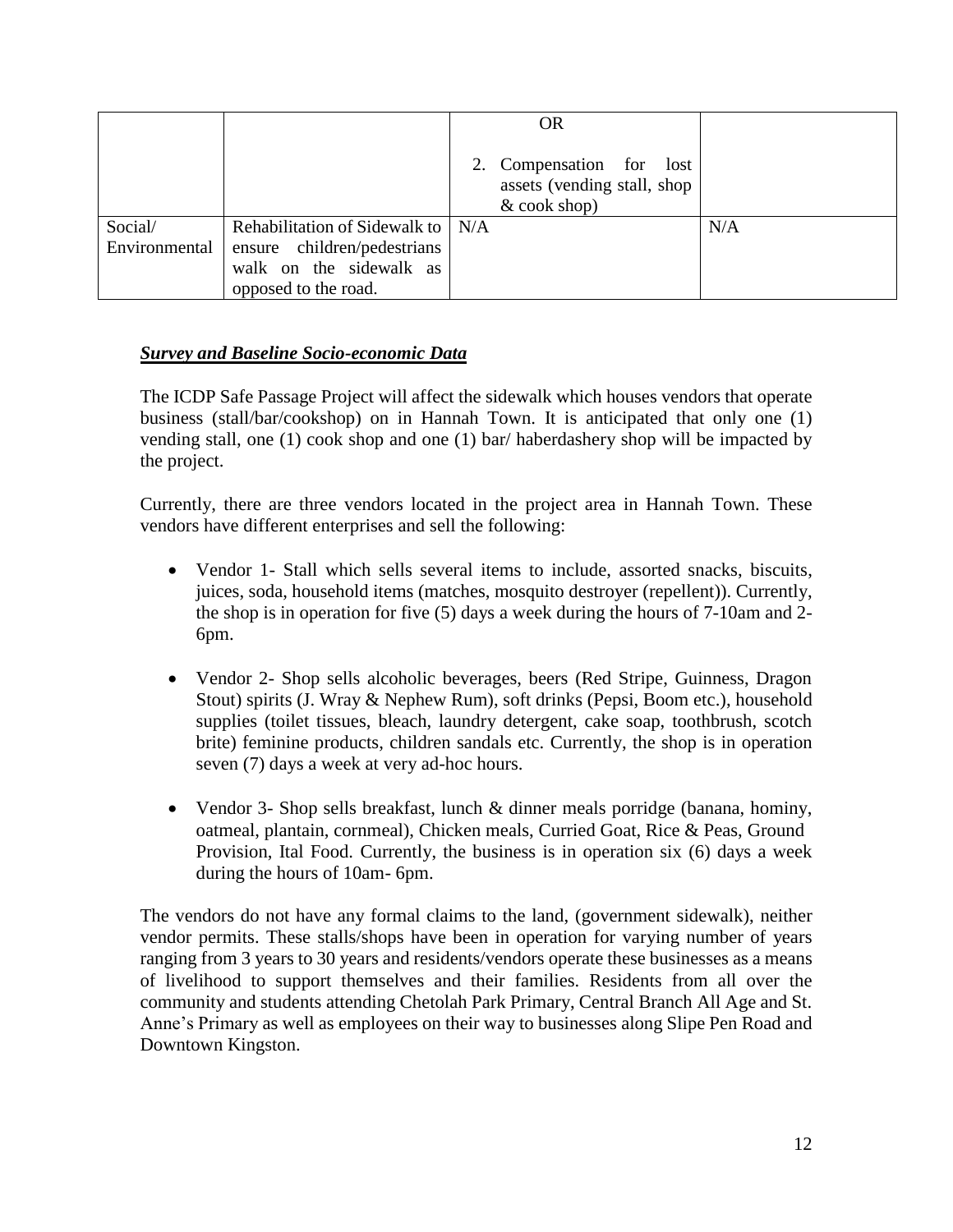# *Land Information:*

The land area in question is a sidewalk owned by the government.

# *Entitlements Matrix*

| <b>ASSET ACQUIRED</b>                                                                   |                                      |           | <b>TYPE OF</b><br><b>IMPACT</b>                                                                                                       |    |                   | <b>ENTITLED PERSON</b>                                                                                      | <b>COMPENSATION</b><br><b>ENTITLEMENT</b>                                                                                                                                                                                                                                                                                             |
|-----------------------------------------------------------------------------------------|--------------------------------------|-----------|---------------------------------------------------------------------------------------------------------------------------------------|----|-------------------|-------------------------------------------------------------------------------------------------------------|---------------------------------------------------------------------------------------------------------------------------------------------------------------------------------------------------------------------------------------------------------------------------------------------------------------------------------------|
| The physical structure that will<br>be moved for the rehabilitation<br>of the sidewalk. |                                      |           | <b>Displacement: All</b><br>Listed vendors will<br>be totally displaced.                                                              | 3. | for<br>for<br>for | 1. Name removed<br>confidentiality<br>2. Name removed<br>confidentiality<br>Name removed<br>confidentiality | 4. Cash<br>compensation<br>for 1 month of<br>potential<br>earnings.<br>The<br>compensation<br>amount<br>was<br>calculated<br>during<br>consultations<br>with the PAPS<br>where<br>the<br>PAPS outlined<br>the amount of<br>time needed to<br>find<br>a<br>new<br>location.<br>5. Cash<br>compensation<br>for<br>physical<br>structure |
|                                                                                         |                                      |           | PAPS FOR COMPENSATION                                                                                                                 |    |                   |                                                                                                             |                                                                                                                                                                                                                                                                                                                                       |
| <b>Name</b>                                                                             | <b>Nature</b><br><b>Displacement</b> | <b>of</b> | <b>Mechanism for Payment</b>                                                                                                          |    |                   |                                                                                                             |                                                                                                                                                                                                                                                                                                                                       |
| Name<br>removed<br>for<br>confidentiality                                               | Economic<br>Owner of Stall           |           | All compensation payments will be made out to each individual PAP.<br>The transition payment will include would be profit for owners. |    |                   |                                                                                                             |                                                                                                                                                                                                                                                                                                                                       |
| Name<br>for<br>removed<br>confidentiality                                               | Economic-<br>Owner of Stall          |           |                                                                                                                                       |    |                   |                                                                                                             |                                                                                                                                                                                                                                                                                                                                       |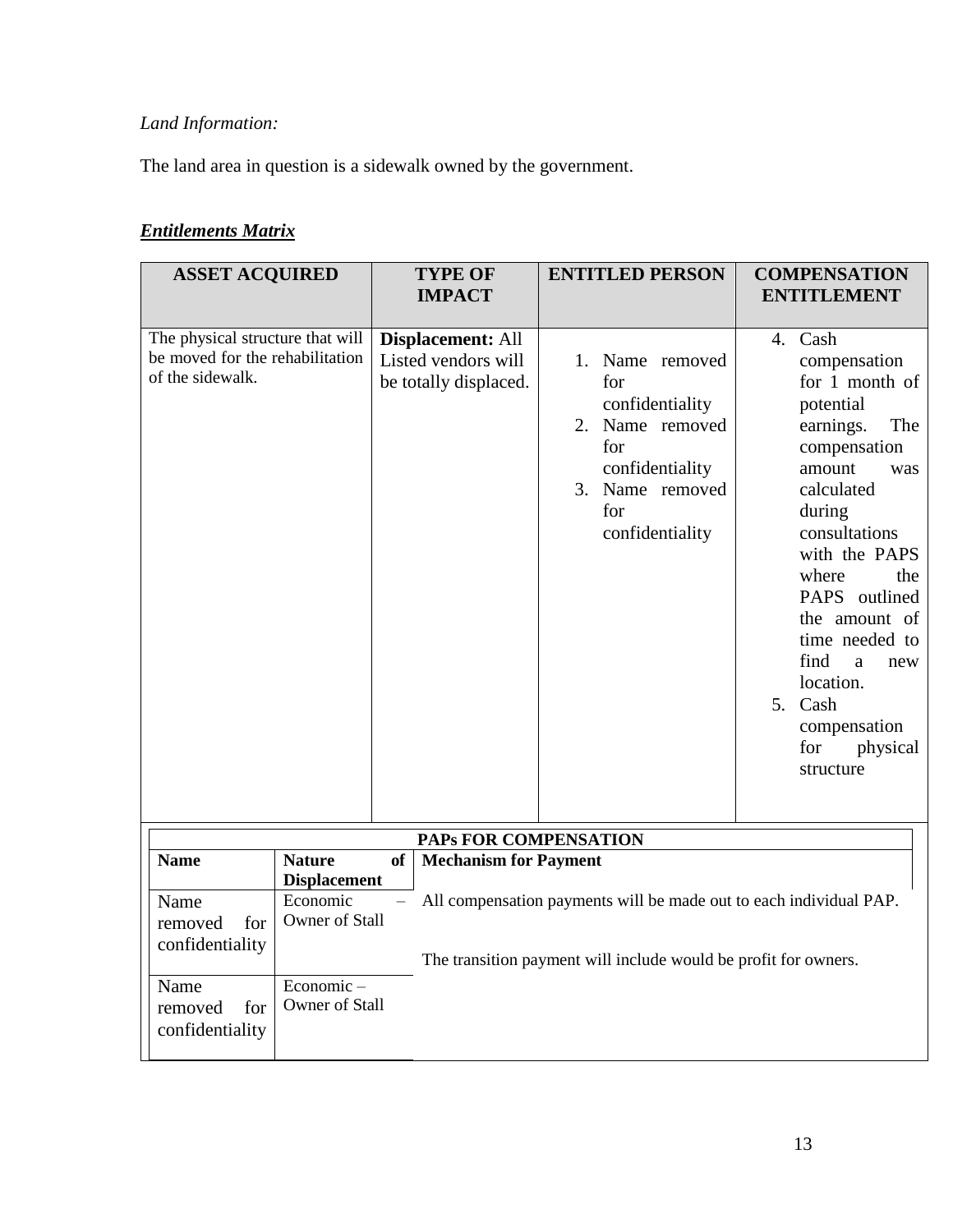| Name            | $E$ conomic $-$              |
|-----------------|------------------------------|
|                 | I removed for Owner of Stall |
| confidentiality |                              |
|                 |                              |

#### <span id="page-14-0"></span>*Eligibility*

Displaced persons are Project Affected Persons who are impacted by the rehabilitation/construction of the sidewalk on Upper Oxford Street which results in the loss of all their assets temporarily or permanently to include land, housing, other structures, businesses, crops/trees or other types of assets.

Eligibility for resettlement assistance under this project will be determined by the following:

- The project cutoff date was December 7, 2018.
- Located on Upper Oxford Street
- Extent of impact i.e. asset lost due to displacement
- Ownership of structures
- Ownership of businesses
- The sidewalk was not cordoned off as it serves as public infrastructure (sidewalk). Additionally, based on culture, the erecting of a sign will only serve to attract other residents seeking to benefit from the project. However, photos were taken, and the vendors were notified of the project cutoff date during the final consultations<sup>4</sup>.

Additionally, the Eligibility and Entitlements Matrix will also serve as a guide.

#### **Valuation and Compensation**

• The PAPS decided on option 2; to demolish and receive compensation based on time lost and the cost to rebuild a structure at today's market rate. Please see the following table:

| Name of PAP                               | <sup>5</sup> Cost to Build -original<br>construction cost | Cost to Rebuild at Equal or<br><b>Greater Value</b> |
|-------------------------------------------|-----------------------------------------------------------|-----------------------------------------------------|
| Name<br>removed<br>for<br>confidentiality | Cost removed for<br>confidentiality                       | Cost removed for<br>confidentiality                 |
| Name<br>for<br>removed<br>confidentiality | Cost removed for<br>confidentiality                       | Cost removed for<br>confidentiality                 |

<sup>4</sup> See final consultation documents in Annex 1

<sup>&</sup>lt;sup>5</sup> Original Construction Cost & Cost to Rebuild were intentionally removed. This information can be found in the project files.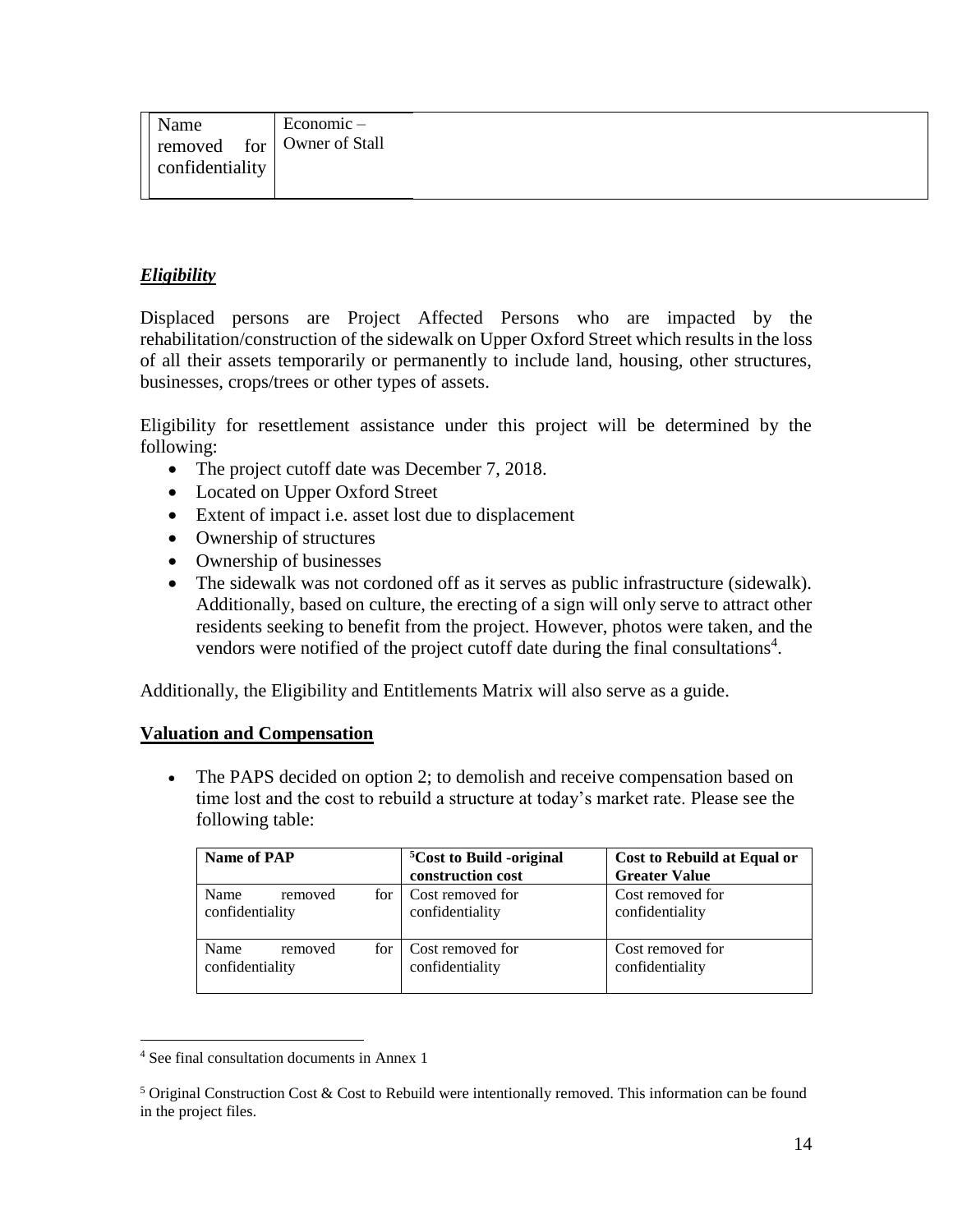| Name            | removed | for Cost removed for | Cost removed for |
|-----------------|---------|----------------------|------------------|
| confidentiality |         | confidentiality      | confidentiality  |
|                 |         |                      |                  |

• Compensation was calculated based on average daily profit and the number of days of work in each week

## <span id="page-15-0"></span>*Resettlement Costs*

The scope of resettlement activities and the related costs at Safe Passages Project (Hannah Town) are outlined in the table below:

| <b>ACTIVITY</b>                                       | <b>COSTS</b>                             |
|-------------------------------------------------------|------------------------------------------|
| <b>COMPENSATION</b>                                   |                                          |
| Transition Period (Where the operation of the         | <b>Cost removed for confidentiality</b>  |
| shops/stalls will be halted. PAPS have indicated that |                                          |
| they will need approximately a month to relocate and  | A breakdown of how much each owner       |
| rebuild at another location. During a consultation    | will be paid is outlined in Annex 2.     |
| with the PAPS they mentioned that it would take       |                                          |
| them approximately three weeks to relocate and        |                                          |
| rebuild, however another week was added to allow      |                                          |
| for unforeseen circumstances.                         |                                          |
| Transition payments will include would be owner       |                                          |
| profit.                                               |                                          |
| Contingency                                           | ** Under GoJ guidelines contracts are    |
|                                                       | not prepared with contingency funds      |
|                                                       | however<br>should<br>the<br>resettlement |
|                                                       | component require additional funds,      |
|                                                       | mechanisms are in place to request       |
|                                                       | same from the GoJ.                       |
| <b>INFRASTRUCTURE</b>                                 |                                          |
| Demolish and rebuild existing small shop belonging    | Cost removed for confidentiality         |
| to Vendor $16$ ;                                      |                                          |
| Demolish and rebuild existing wooden<br>shop          | Cost removed for confidentiality         |
| structure belonging to Vendor 2;                      |                                          |
| Demolish and rebuild existing wooden cook shop        | Cost removed for confidentiality         |
| belonging to Vendor 3;                                |                                          |
| <b>TOTAL</b>                                          |                                          |

 $<sup>6</sup>$  Name removed for confidentiality</sup>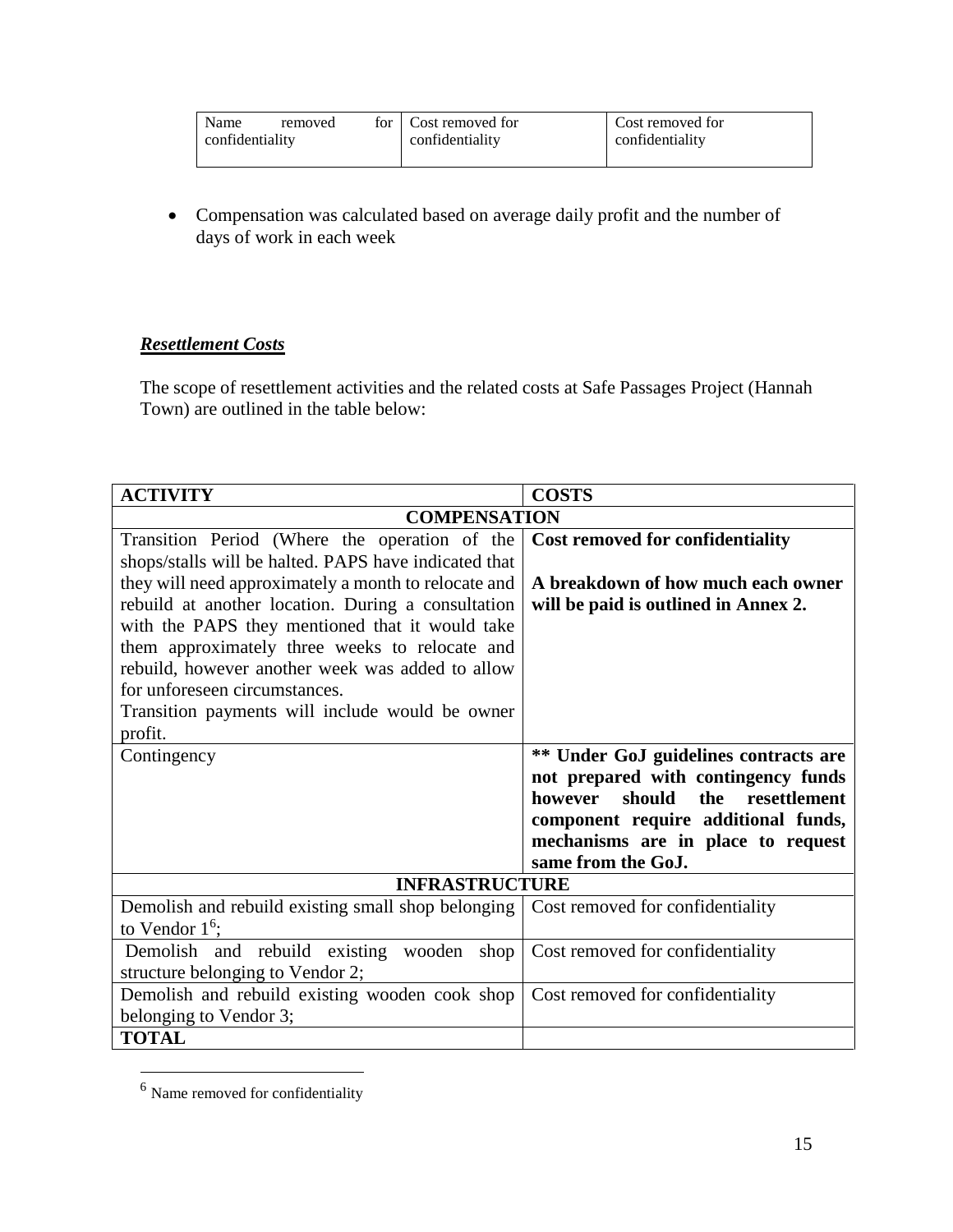#### **CITIZEN ENGAGEMENT / CONSULTATIONS WITH DISPLACED PERSON**

A JSIF team comprising of a Social Officer (SO) and a Monitoring and Evaluation Analyst, has had three consultations/discussions with the PAPs as it relates to the nature of the intervention. During the first consultations/discussions, the proposed project scope was discussed in detail as well as the mechanisms in place to safeguard the PAPs. The PAPs were asked to answer the questions from the questionnaire and to ensure they raise any questions or concerns.

A second consultation was held with the PAPs to ascertain signatures and to confirm that the PAPs were willing to relocate into the William Street Park<sup>7</sup> but during the discussion, the PAPs expressed apprehension about moving to that location. They both mentioned that at times, violent flare- ups may occur and they would rather operate their businesses closer to their homes. The PAPs were adamant that because of animosity and conflicts amongst different community areas, they are weary of traversing to other sections of Hannah Town. In addition, they feared that the vendors located on William Street who operate near to the park may be become territorial which could lead to conflict. *(One of the PAPs was not available for discussion)* The PAPs decided that it would be in their best interest to receive compensation for their assets lost. They asked for some time to decide if they would rather JSIF rebuild a mobile shop, rather than building a stationary shop at another location.

On the third visit, payment was discussed and the period they will be out of work. It was emphasized to the PAPs that payment/compensation is just for the period they will be out of work.

As stated previously, the following alternatives were presented to the vendors concerning the affected structures based on the rehabilitation of the sidewalk associated with the Safe Passage Project (Hannah Town):

- (i) Demolition and reconstruction at another location (if they can find another location to move to (one in line with KSAC rules) the JSIF will assist with relocation.
- (ii) Demolition of all structures and compensation equal to the amount of time to find a new space
- (iii) Demolition and reconstruction in the William Street Park once the park is completed, & compensation during construction period
- (iv) Demolition and reconstruction of a mobile unfixed cart and cash compensation for transition period

These alternatives were presented to:

<sup>7</sup> During consultations, the PAPs indicated that they did not want option 3, to move into the William Street Park, for the reasons detailed in the text. However, it is important to note that the JSIF and the consultant who produced the park designs are currently in a contractual legal dispute and are awaiting a decision on the way forward.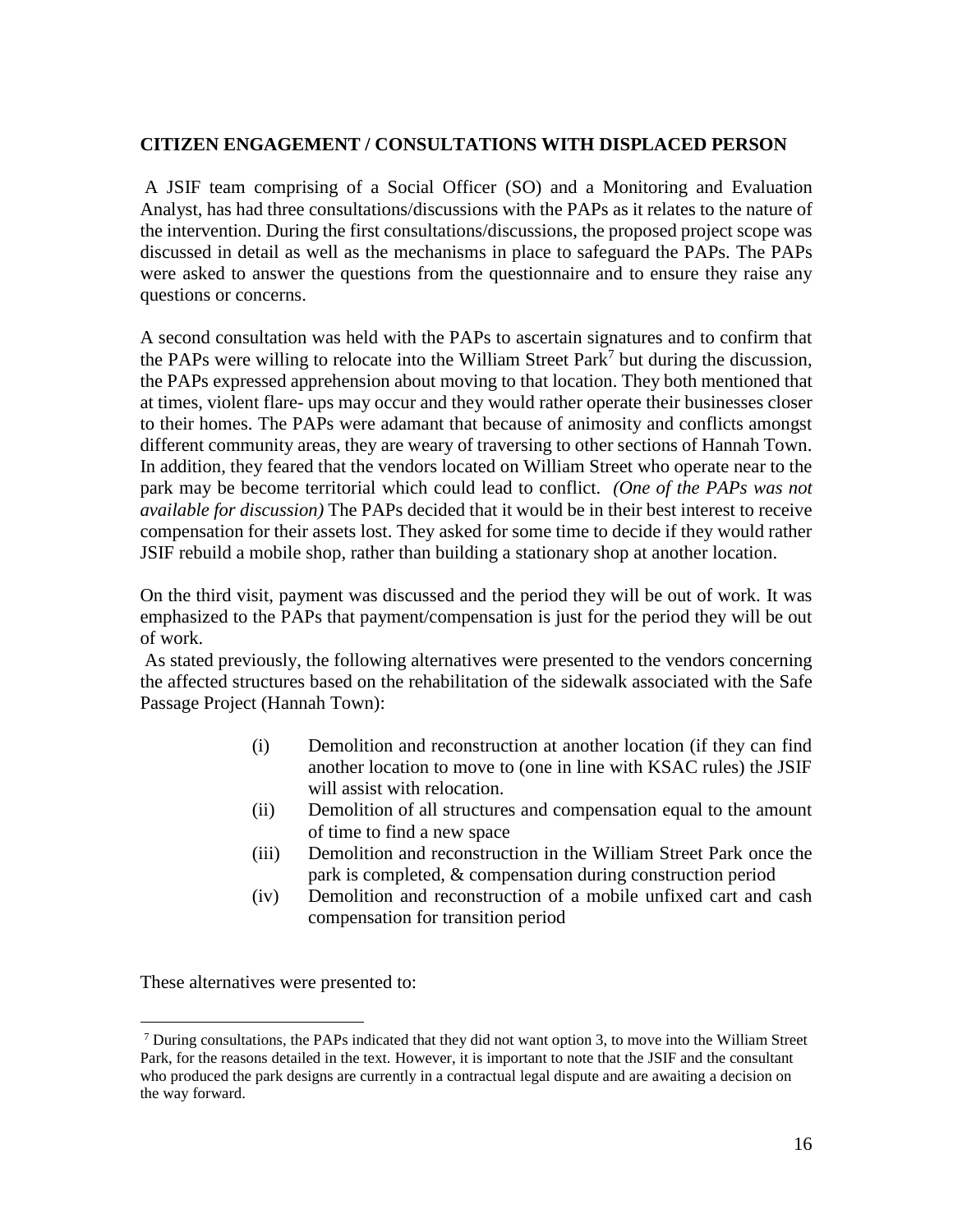- 1. PAP 1
- 2. PAP 2
- 3. PAP 3

.

Option 2 was chosen by all of the PAPs. When asked to elaborate why they chose Option 2, all three PAPs, shared the same sentiments, it was mentioned that:

- They do not want to relocate far away from their homes due to fear of violence etc. and also lose their customer base which they have built over the years. (*Response to option 1).*
- They are fearful that other vendors who are closer to the park will become enraged to see them moving into the park. It was mentioned to them that JSIF cannot relocate the other vendors because they are not affected by a project. The PAPS mentioned that while they understand, they know based on community dynamics it would cause a conflict. Secondly, PAP 1 mentioned that due to her age, it would be difficult for her to travel to the park and back home daily. (response to Option 3)
- The PAPS welcomed the development of the park, but preferred option 2 stating that they would rather to be compensated and rebuild the structure where they live.

The vendors have expressed a willingness to cooperate with the agreement that all mitigation activities will be carried out to prevent issues post project. The main issues raised by the PAP's include:

- Q. Will they be paid, prior to the start of the works?
- R. The PAP's were advised that as per World Bank resettlement guidelines, it is mandatory that PAPs are paid prior to the start.
- Q. Are they allowed to salvage the material or will JSIF take it away?
- R. They were advised that as per World Bank resettlement guidelines, they are indeed allowed to salvage and will still be compensated for their shops at market value rate.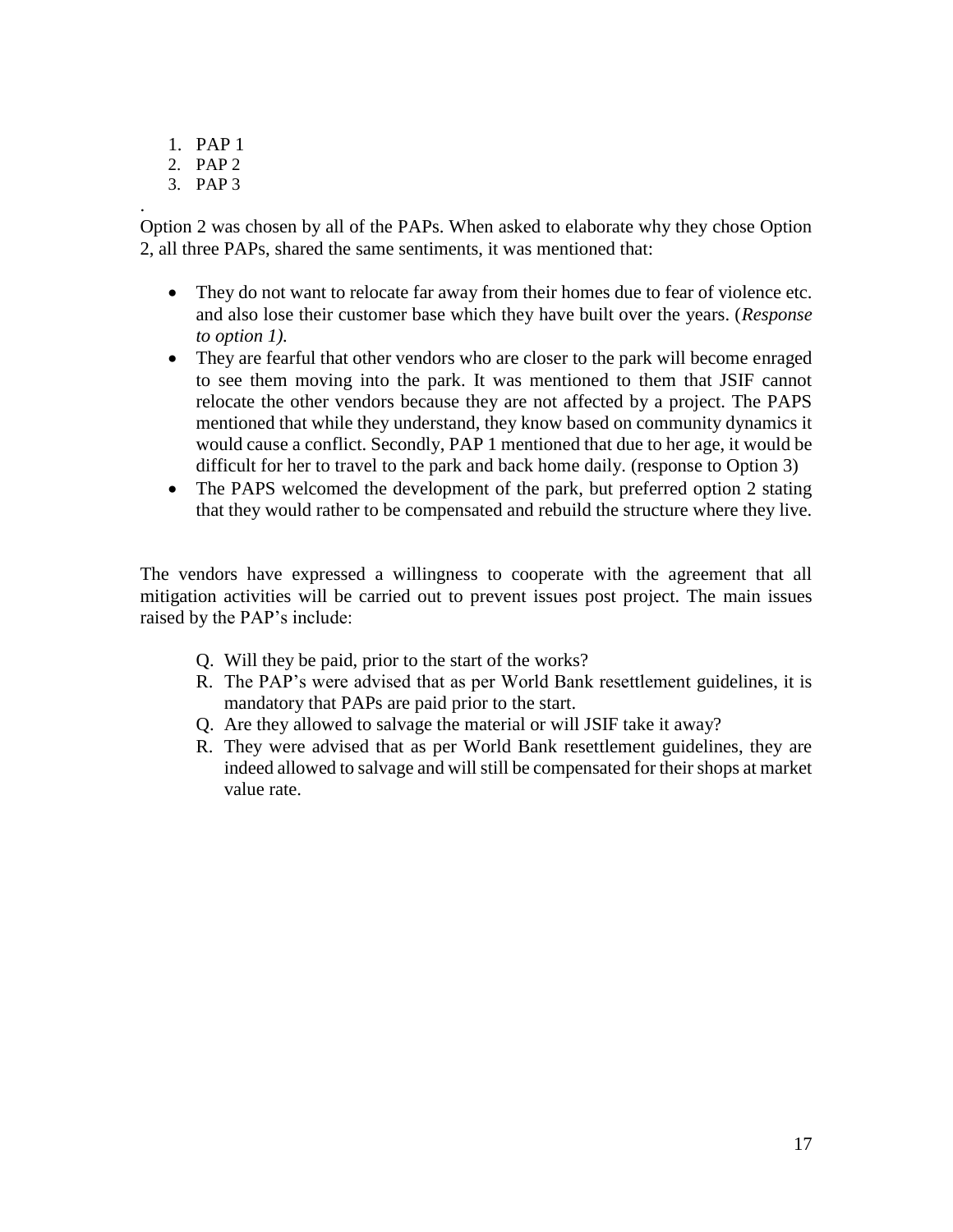## <span id="page-18-0"></span>**MONITORING ARRANGEMENTS**

For each community project, information on land requirements and the means of obtaining any land required by a project component will be recorded in the MIS for different stages of the project cycle:

| Project Cycle                                                                   | Data for MIS                                                                                                                                                                                                                                                                                             |
|---------------------------------------------------------------------------------|----------------------------------------------------------------------------------------------------------------------------------------------------------------------------------------------------------------------------------------------------------------------------------------------------------|
| <b>Project Selection</b>                                                        | · Estimated need for land for specific investment<br>components,<br>• means of obtaining such land (donation, govt. land,<br>purchase, land acquisition),<br>· scale of resettlement, if any.<br>• Amount and description of land donated<br>• Approval,<br>• Rejection $(>10$ families to be resettled) |
| Project Concept Development<br>and<br><b>JSIF Technical &amp; Social Review</b> | • Community consultations (date, # of participants<br>including potential PAPs, issues),<br>Documentation provided on voluntary land<br>donations and transfer of unused government land.                                                                                                                |
| Abbreviated<br>Resettlement<br><b>Action Plan</b>                               | Data from census with inventory of assets lost by<br>PAPs, entitlements, and socio-economic data,<br>• Dates of receipt, review, and approval by JSIF of<br><b>ARAP</b><br>• Dates of submission and approval by Bank of<br><b>ARAP</b><br>• Date of disclosure of ARAP                                  |
| Implementation                                                                  | Delivery of compensation and rehabilitation<br>$\bullet$<br>entitlements as per ARAP<br>· Data on grievance redress                                                                                                                                                                                      |
| Post Implementation                                                             | Evaluation including assessment of economic<br>$\bullet$<br>rehabilitation/income restoration<br>Record results of resettlement in MIS                                                                                                                                                                   |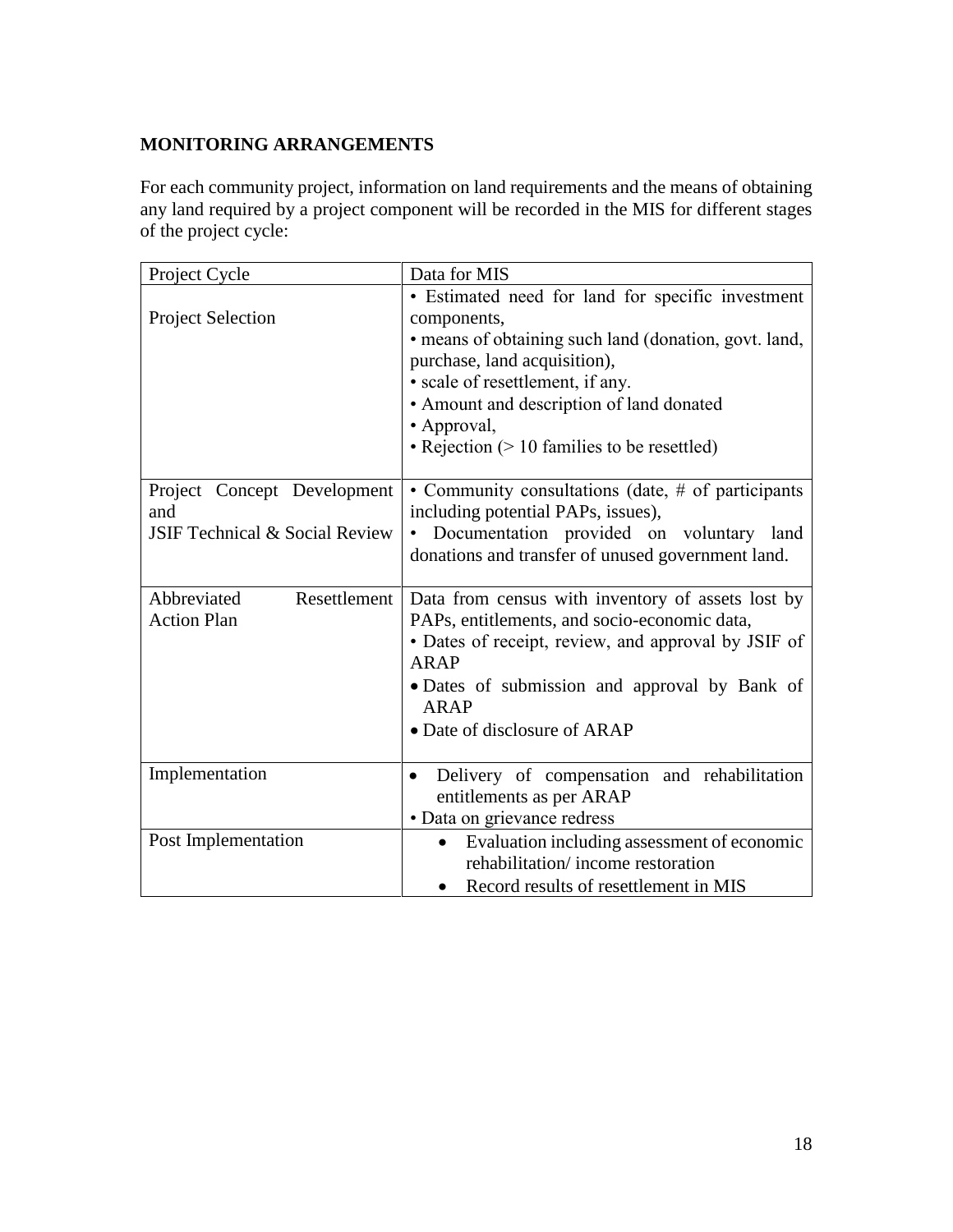#### <span id="page-19-0"></span>**GRIEVANCES REDRESS MECHANISM**

Resolution of different types of grievances regarding resettlement will be attempted at different levels:

Solutions to grievances related to land acquisition impacts will be pursued at the community level with PAPs with facilitation by JSIF and together with design consultants in order to find technical solutions that avoid or further minimize the need for further and acquisition.

Solutions to grievances related to compensation amounts, delays in compensation payments or provision of different types of resettlement assistance will be pursued directly by the designated land acquisition and resettlement staff in JSIF through liaison with the relevant actors.

Where satisfactory solutions to grievances cannot be achieved, the aggrieved party may take the matter before the courts.

Arbitration will be done by appropriate local institutions such as the Justice of the Peace, Community Works Coordinator, and the Dispute Resolution Foundation (which is a Government supported NGO with links to the courts. The courts do refer cases to the Foundation for arbitration as a measure to seek a faster resolution to disputes. This would not prevent the parties to the dispute from taking the matter to the court if a compromise cannot be reached).

Any grievances arising should be recorded and reported on in the JSIF MIS. This should include details on the date of the dispute, the nature of the dispute and how it was resolved. Complaints can be communicated by calling the office and reporting to the assigned project officer or project manager. Additionally, the representatives of line ministries of other partnering government agencies can communicate grievances on behalf of PAPs to JSIF. Additionally, PAPs have the option to email or write grievances. Complaints will be noted in a grievance log with a response time between 1 and 4 weeks depending on the complexity of the issue.

JSIF's land acquisition and resettlement staff will ensure that community members and in particular PAPs are informed about the avenues for grievance redress and will maintain a record of grievances received using a grievance log which will later be transferred to the GRM, and the result of attempts to resolve these. This information will be entered into the JSIF Management Information System (MIS) and be included in the regular progress reporting.

| <b>GRIEVANCE PROCEDURES</b> | <b>Person</b>      | <b>Timeline</b> |
|-----------------------------|--------------------|-----------------|
|                             | <b>Responsible</b> |                 |
| Acknowledgment of complaint | Social Officer     | 2 days          |
|                             | (S.O.)             |                 |
| Investigation of complaint  | Social Officer     | $1 - 2$ weeks   |
|                             | (S.O.),            |                 |
|                             | Environmental      |                 |
|                             | Officer (E.O.)     |                 |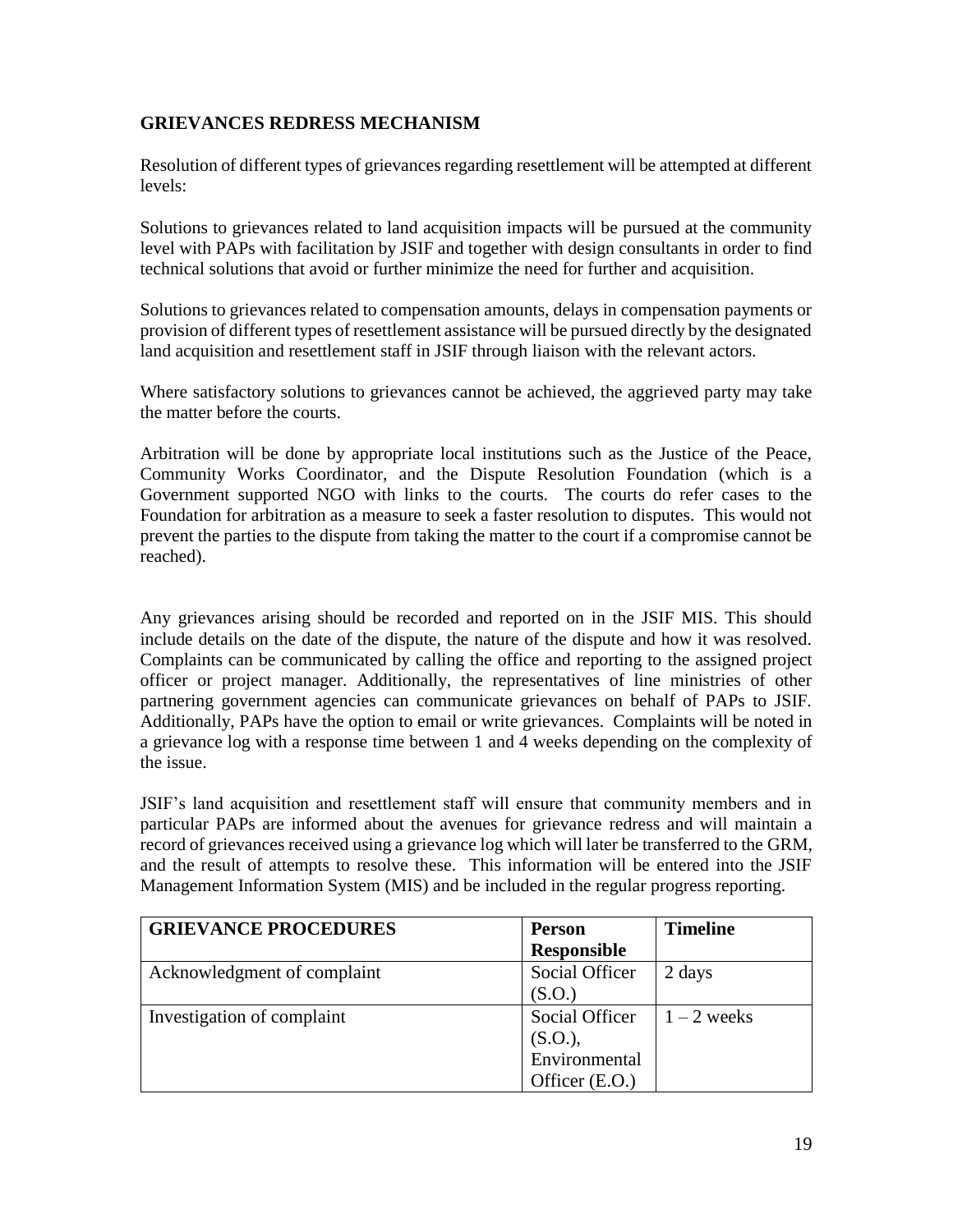|                                               | & Technical    |               |
|-----------------------------------------------|----------------|---------------|
|                                               | Officer (T.O.) |               |
| Determination (and approval) of appropriate   | General        | 1-2 weeks     |
| solution/response                             | Manager        |               |
|                                               | (G.M.) Social  |               |
|                                               | Development    |               |
|                                               | Manager        |               |
|                                               | (S.D.M),       |               |
|                                               | Project        |               |
|                                               | Manager (P.M.  |               |
| Engagement of PAPs and agreement of response  | Social Officer | 1-2 weeks     |
| strategy and appeals mechanism                | S.O.), Social  |               |
|                                               | Development    |               |
|                                               | Manager        |               |
|                                               | (S.D.M),       |               |
|                                               | Project        |               |
|                                               | Manager (P.M.  |               |
| Resolution of issue                           | Social Officer | 2-4 weeks     |
|                                               | (S.O.)         |               |
| Acknowledgement of appeals by aggrieved party | Social Officer | $1 - 2$ weeks |
| (where solutions are not satisfactory)        | S.O.           |               |
| Activate arbitration mechanisms               | Legal $& P.M.$ | 2-4 weeks     |
| Resolution of issue                           | S.O., Legal &  | $1 - 3$ weeks |
|                                               | P.M.           |               |
| <b>Updating of Grievance Log</b>              | S.O.           | Ongoing       |

# <span id="page-20-0"></span>**LEGAL FRAMEWORK**

This resettlement mechanism is guided by two pieces of legislations:

- 1. 1962 Constitution of Jamaica contains a chapter which addresses Protection of the Fundamental Rights and Freedoms of an individual. Section 18 Chapter III determines that no property shall be compulsorily taken into possession and no interest in or right over property shall be compulsorily acquired except under a law that: i) prescribes principles and manner in which compensation is determined and given ii) provides right of access to a court to determine questions of rights, entitlements and compensation.<sup>8</sup>
- 2. Land Acquisition Act of 1974. The JSIF RPF outlines a summary of Land Acquisition procedures and principles allowed under this legislation as well as the Gap filling measures through the RPF.

<sup>8</sup> JSIF Resettlement Policy Framework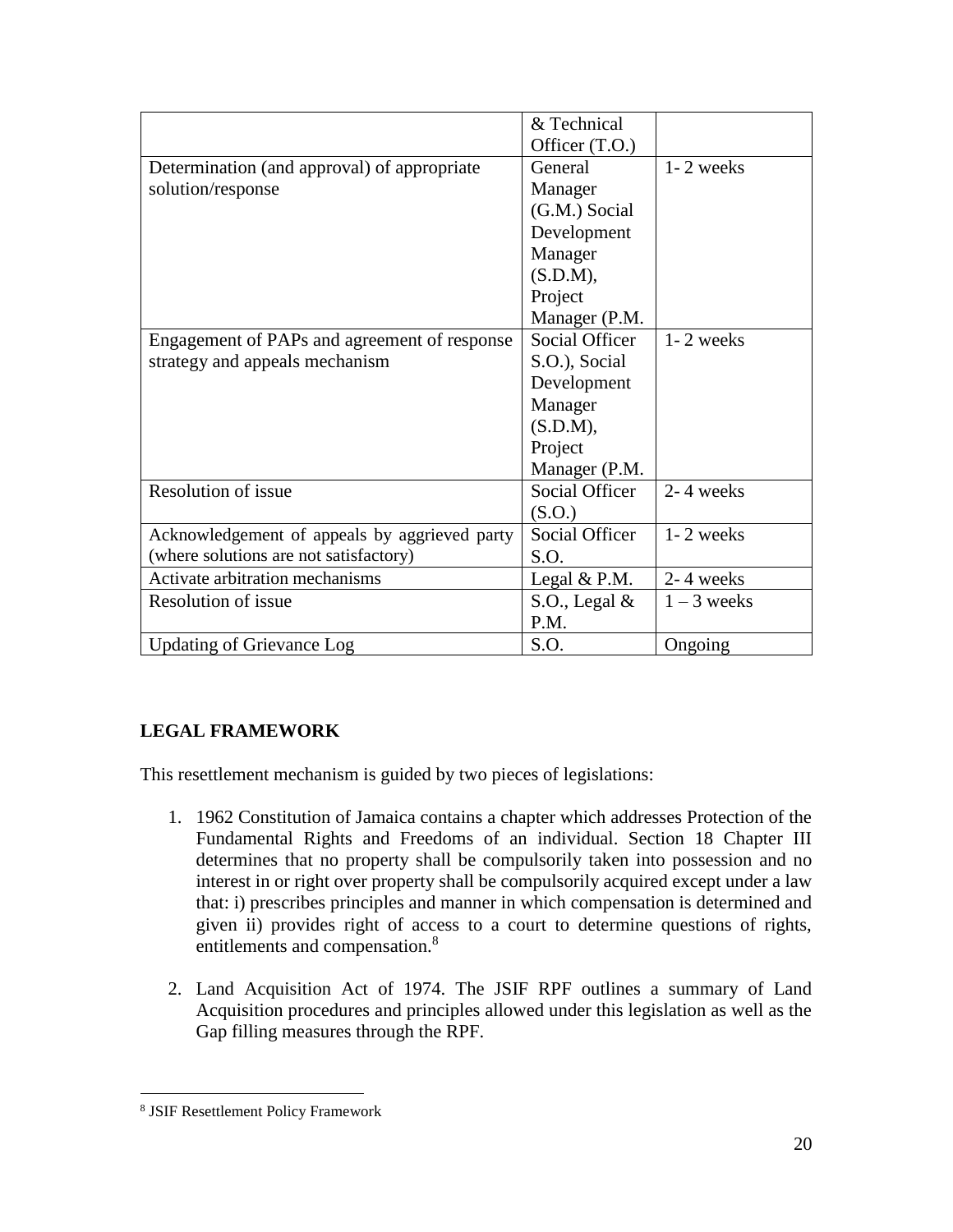#### <span id="page-21-0"></span>**INSTITUTIONAL FRAMEWORK**

The institutional framework to be used to support the resettlement activities includes agencies and policies in government as well as the donors.

The agencies that will be involved are the World Bank, Kingston & St. Andrew Municipal Corporation, and Jamaica Social Investment Fund.

| <b>AGENCY</b>               | <b>ROLE IN RESETTLEMENT</b>           | <b>POLICIES</b>      |
|-----------------------------|---------------------------------------|----------------------|
| $\alpha$<br>St.<br>Kingston | Provision of No Objection Letter for  |                      |
| Andrew<br>Municipal         | park construction.                    |                      |
| Corporation                 |                                       |                      |
|                             | Manage the resettlement issues on the | Land Acquisition and |
|                             | project and ensure all guidelines     | Resettlement Policy  |
|                             | outlined in the Safeguard Policies /  | Framework            |
| Social<br>Jamaica           | Environment and Social Standards are  |                      |
| <b>Investment Fund</b>      | adhered to, implementation and M&E    |                      |
|                             | of ARAP                               |                      |
|                             | Team Lead – Loy Malcolm               |                      |
|                             | Risk Reduction Component Lead =-      |                      |
|                             | Dale Colquhoun                        |                      |
|                             | Resettlement Safeguards -Daintyann    |                      |
|                             | Barrett, DVRP                         |                      |
|                             | <b>Shunelle Nevers, ICDP</b>          |                      |
|                             | Environmental Safeguards – Milton     |                      |
|                             | Clarke/Stacey-Anne Preston            |                      |
| World Bank                  | Approval of Resettlement Plan         | Environmental<br>and |
|                             |                                       | Social Standards     |

## <span id="page-21-1"></span>**ARAP IMPLEMENTATION AND MONITORING**

The EO with responsibility for resettlement will ensure that the relocation process i.e. from removal of property from the structure to the demolition is a smooth one and occurs in accordance with the ARAP as developed. The Social Officer will ensure that any issues that arise or are presented to them by the owner of the property is recorded and settled in accordance with JSIF's grievance guidelines and the LARPF. They will also ensure that the EO is kept informed and written reports sent for placement on the LARPF files (Fund Manager).

Removal and subsequent compensation will be made in a timely manner to facilitate the physical start time of the infrastructure works, as well as minimizing the level of discomfort that the affected person will encounter.

The following information will be noted and recorded on Fund Manager: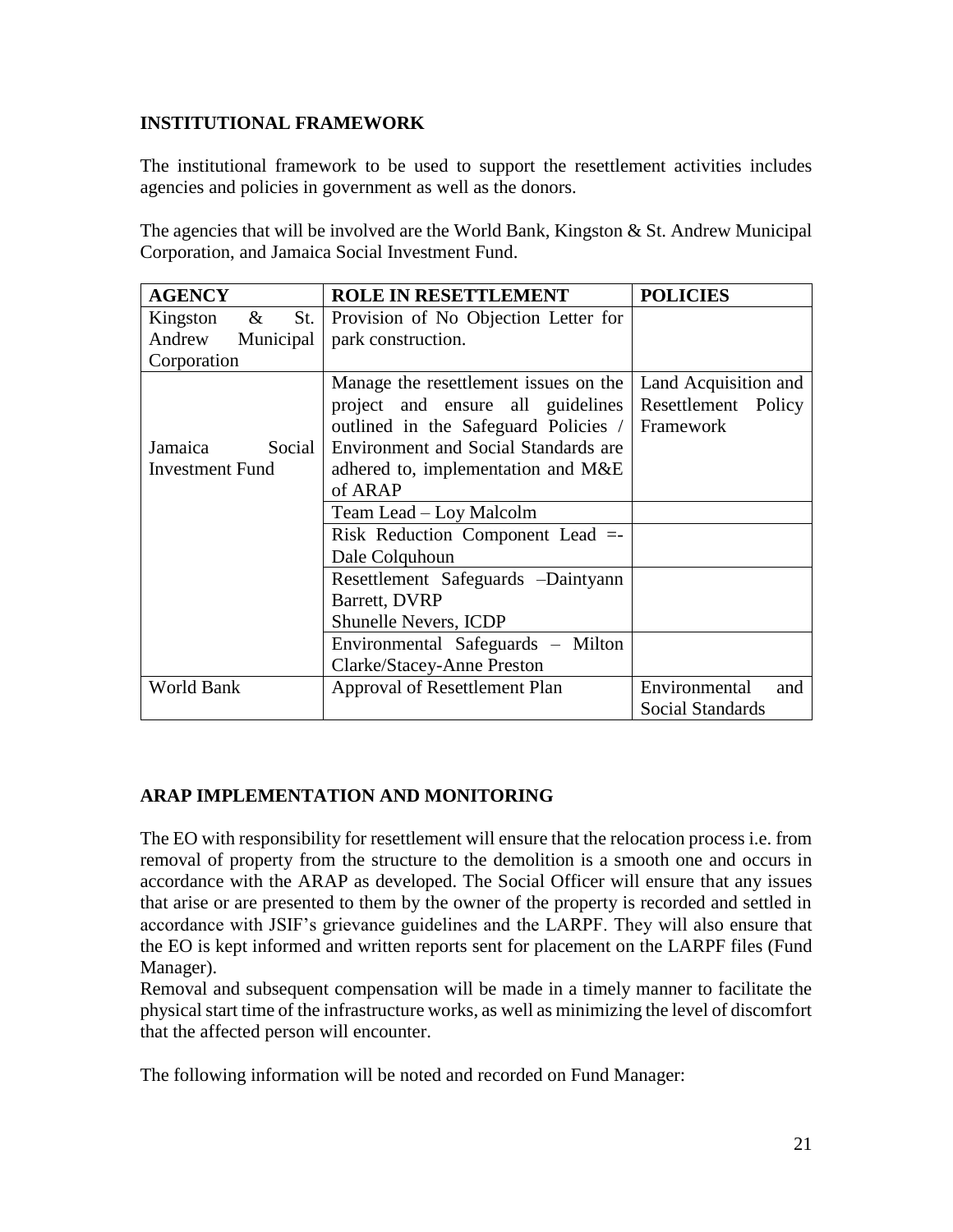- Census Data
- Dates of all stages of ARAP approval i.e. JSIF and Bank
- Date of disclosure of ARAP
- Grievances, issues, resolution etc.
- Compensation paid

#### <span id="page-22-0"></span>*ARAP Implementation Schedule*

| <b>Activity</b>                 | <b>Responsible</b> | <b>Timeline</b>     | Cost |
|---------------------------------|--------------------|---------------------|------|
|                                 |                    |                     |      |
| Social Sensitization            | <b>SO</b>          | November-           | N/A  |
| and Survey with                 |                    | December 2018       |      |
| Cutoff date<br>of               |                    |                     |      |
| December 7, 2018                |                    |                     |      |
| Develop ARAP                    | EO/SO              | December<br>$2018-$ | N/A  |
|                                 |                    | March 2019          |      |
| <b>Review ARAP</b>              | <b>PM</b>          | March-April 2019    | N/A  |
| Submit to WB for                | <b>PM</b>          | March-May 2019      | N/A  |
| approval                        |                    |                     |      |
| Consultation<br>and             | <b>SO</b>          | December 2018-May   | N/A  |
| Disclosure<br>of                |                    | 2019                | 0852 |
| ARAP.                           |                    |                     |      |
| Project Approval                | <b>PM</b>          | November 2017       | N/A  |
| Gain buy-in                     | <b>SO</b>          | November-           | N/A  |
|                                 |                    | December 7, 2018    |      |
| Procurement                     | PO                 | May-June 2019       | N/A  |
| Compensation                    | <b>SO</b>          | $May - June 2019$   |      |
| presented                       |                    |                     |      |
| Demolition<br>Residents/Vendors |                    | June 2019           | N/A  |
| Rehabilitation                  | Contractor         | June 2019           | N/A  |
| Sidewalk                        |                    |                     |      |

PE – Project Engineer PM – Project Manager EO – Environmental Officer SO – Social Officer

GM- General Manager

SDM- Social Development Manager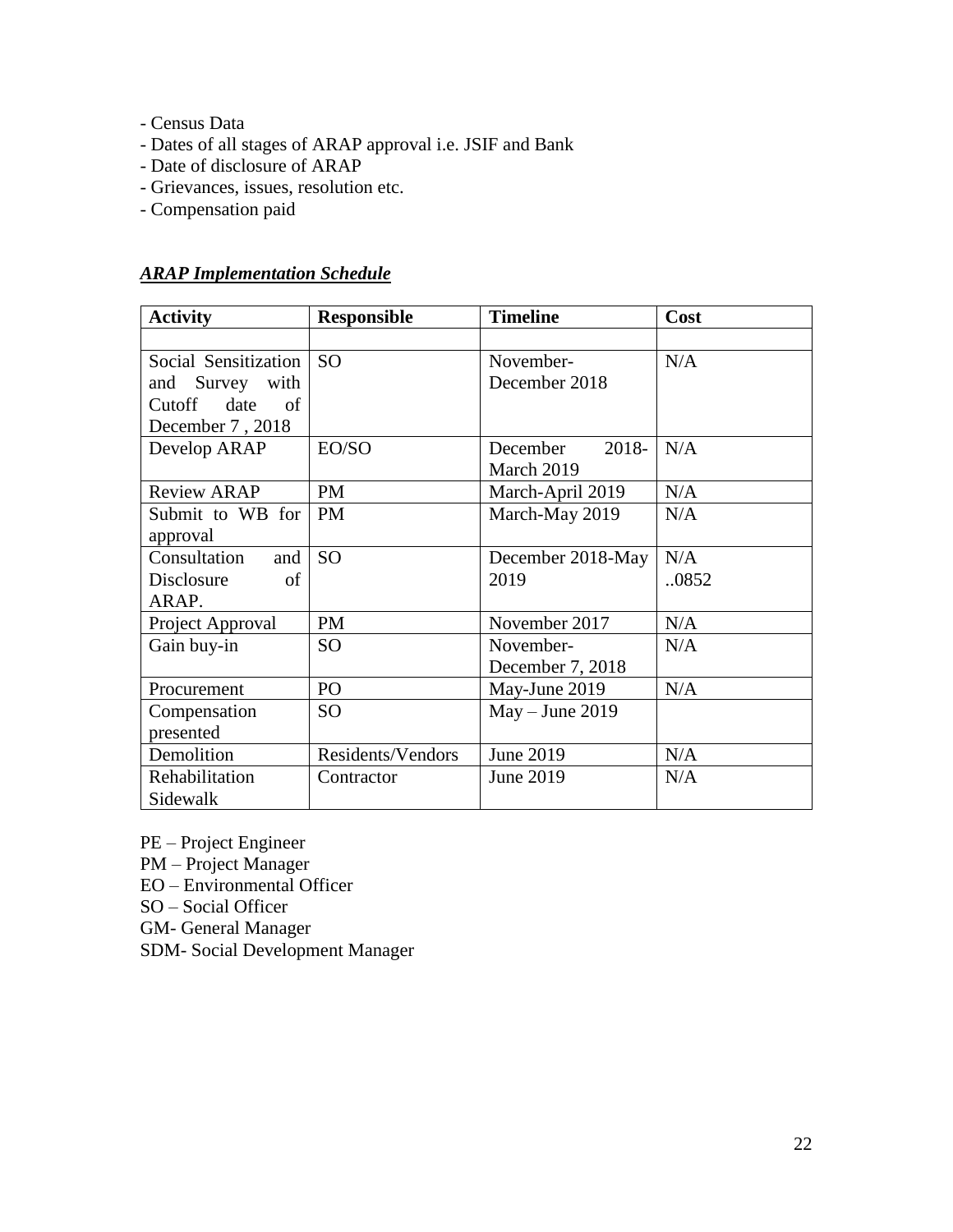<span id="page-23-0"></span>**ANNEX<sup>9</sup> : 1 – REPORT ON CONSULTATIONS WITH PAPS<sup>10</sup>**

# **REMOVED FOR CONFIDENTIALITY**

<sup>&</sup>lt;sup>9</sup> Photos of the PAPS were removed and can be found in the project files

 $10$  Summary of consultation pages were intentionally left blank and can be found in the project files.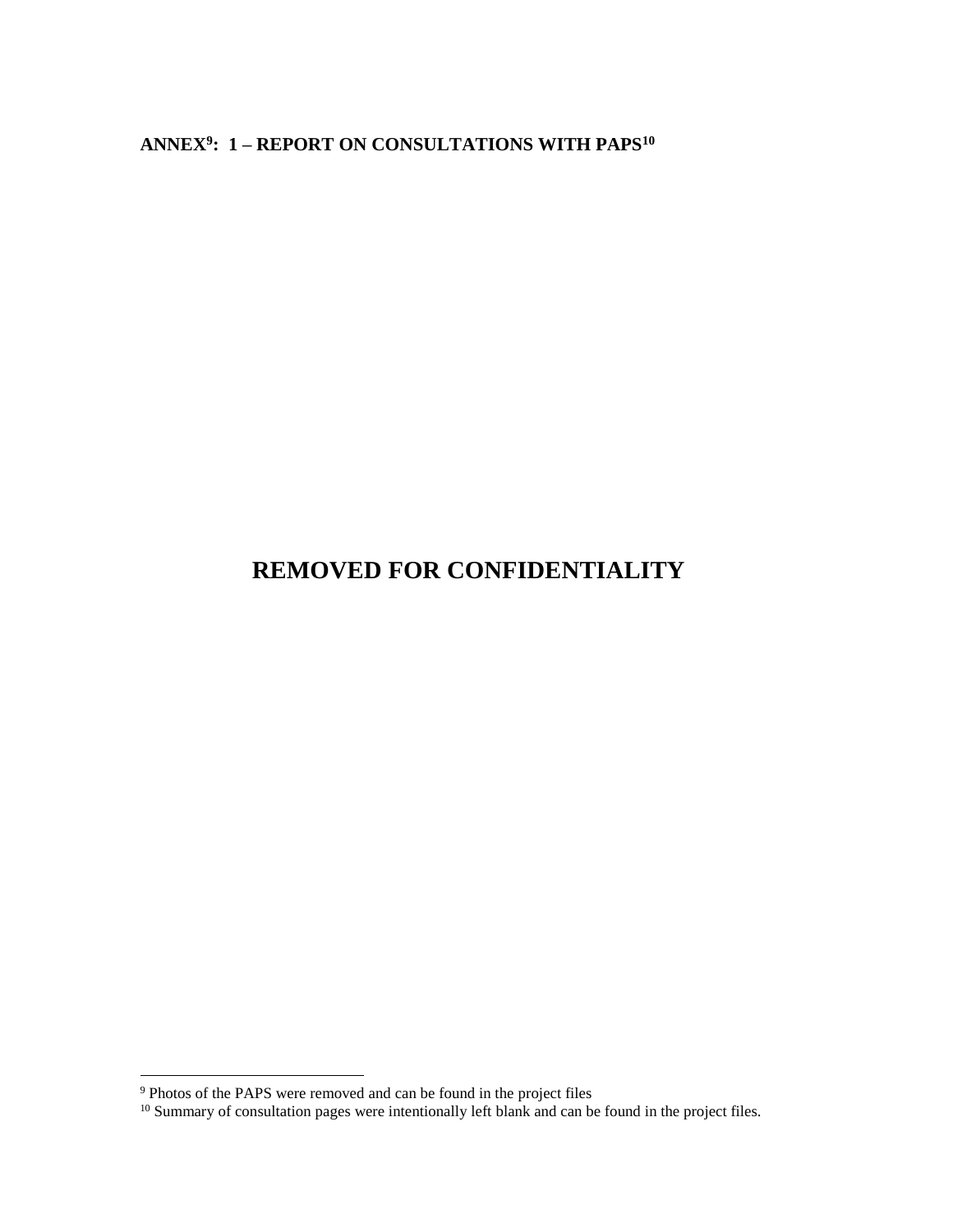**ANNEX: 2 Compensation<sup>11</sup>**

 $\overline{a}$ 

# **REMOVED FOR CONFIDENTIALITY**

 $11$  Summary of compensation pages were intentionally left blank and can be found in the project files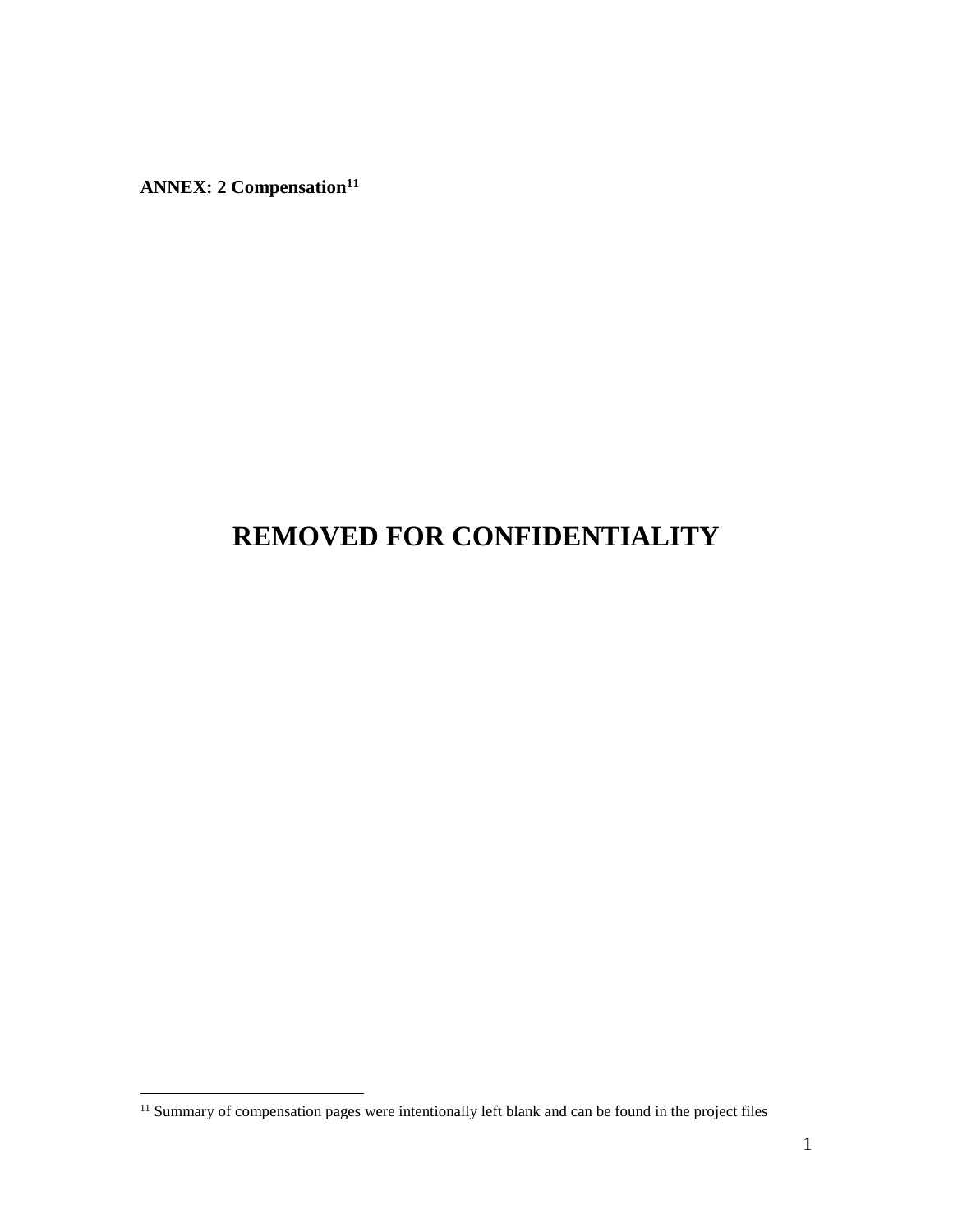#### **ANNEX 2: Grievance Redress Log (Indicative format; currently in Software Development)**

#### **Notes:**

- 1 Complainants should be provided with acknowledgement of grievance within 2-7 days from the date of receipt
- 2 Expected time of redress should be entered in this register.
- 3 Records of Grievances should always be entered in the GR Register and updated as needed, until the grievance is settled.
- 4 Grievances should normally be settled within 3 weeks of initial receipt. If not, reasons for delay should be communicated to the complainant and entered in the Register.

<span id="page-25-0"></span>

| <b>GRIEVANCE DETAILS</b> |                               |                                                                      |                                                                                                                                                      |                                       |                              |                         |                                             |                        |               |  |  |
|--------------------------|-------------------------------|----------------------------------------------------------------------|------------------------------------------------------------------------------------------------------------------------------------------------------|---------------------------------------|------------------------------|-------------------------|---------------------------------------------|------------------------|---------------|--|--|
| Claim Number             | Date<br>Complaint<br>Received | Name<br>& Contact<br>Information<br>of Person<br>Making<br>Complaint | Date of<br>Acknowledgement of<br>Receipt of Complaint<br>(informing complainant<br>of response time) /<br>Response to Complaint<br>for Simple Issues | Actions Taken to<br>Resolve Complaint | How<br>Complaint<br>Resolved | Date Complaint Resolved | If Not Resolved,<br>Date Sent for<br>Appeal | Status<br>of<br>Appeal | Date Resolved |  |  |
|                          |                               |                                                                      |                                                                                                                                                      |                                       |                              |                         |                                             |                        |               |  |  |
|                          |                               |                                                                      |                                                                                                                                                      |                                       |                              |                         |                                             |                        |               |  |  |
|                          |                               |                                                                      |                                                                                                                                                      |                                       |                              |                         |                                             |                        |               |  |  |
|                          |                               |                                                                      |                                                                                                                                                      |                                       |                              |                         |                                             |                        |               |  |  |